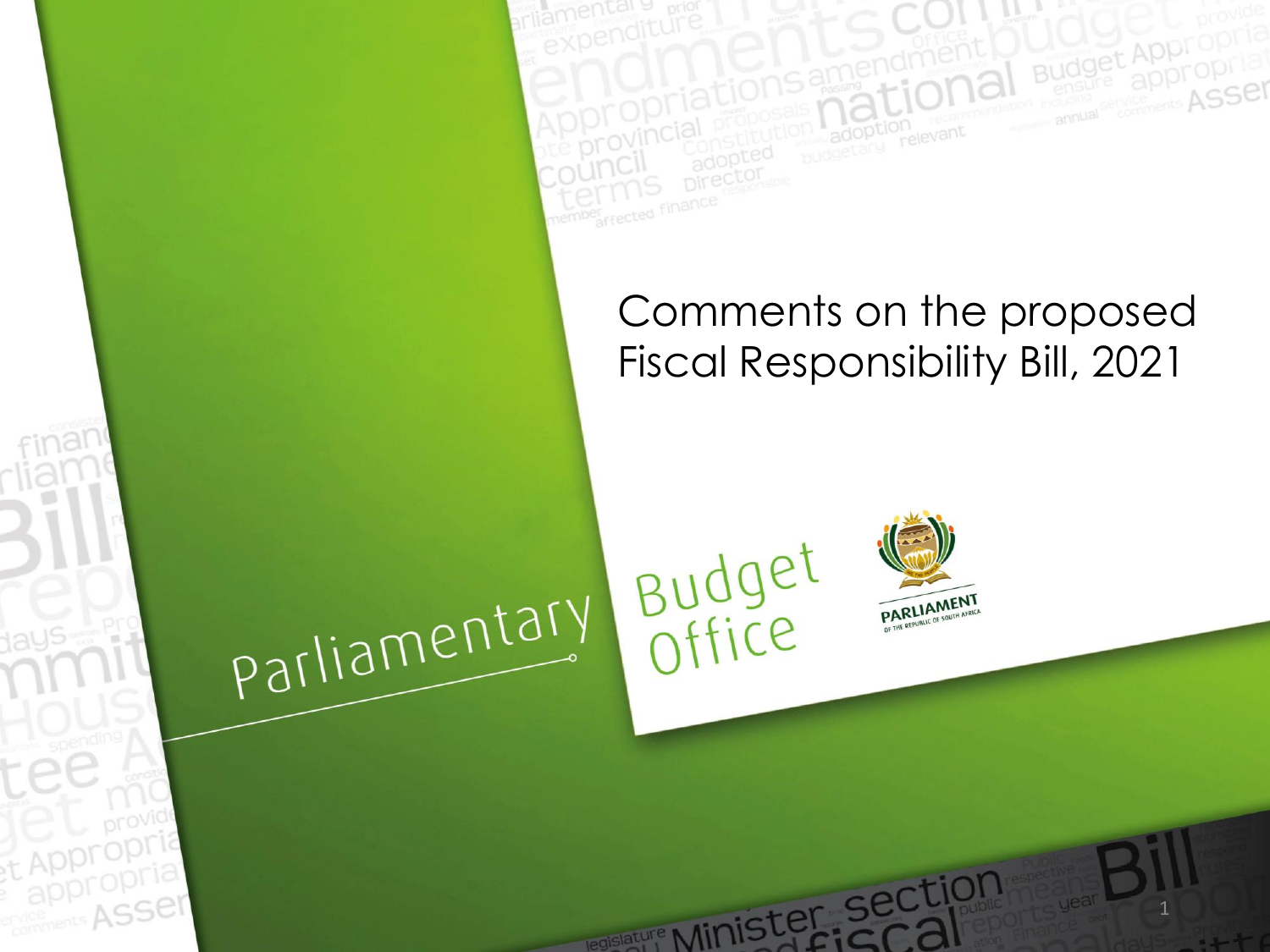### The Parliamentary Budget Office

- The Parliamentary Budget Office (PBO) was established in terms of the Money Bills Amendment Procedure and Related Matters Act (Act no. 9 of 2009)
- The PBO provides independent, objective and professional advice and analysis to Parliament on matters related to the budget and other money Bills
- The PBO supports the implementation of the Act by undertaking research and analysis for the finance and appropriations committees
- This presentation focuses on analysis and comments on: The Fiscal Responsibility Bill, 2020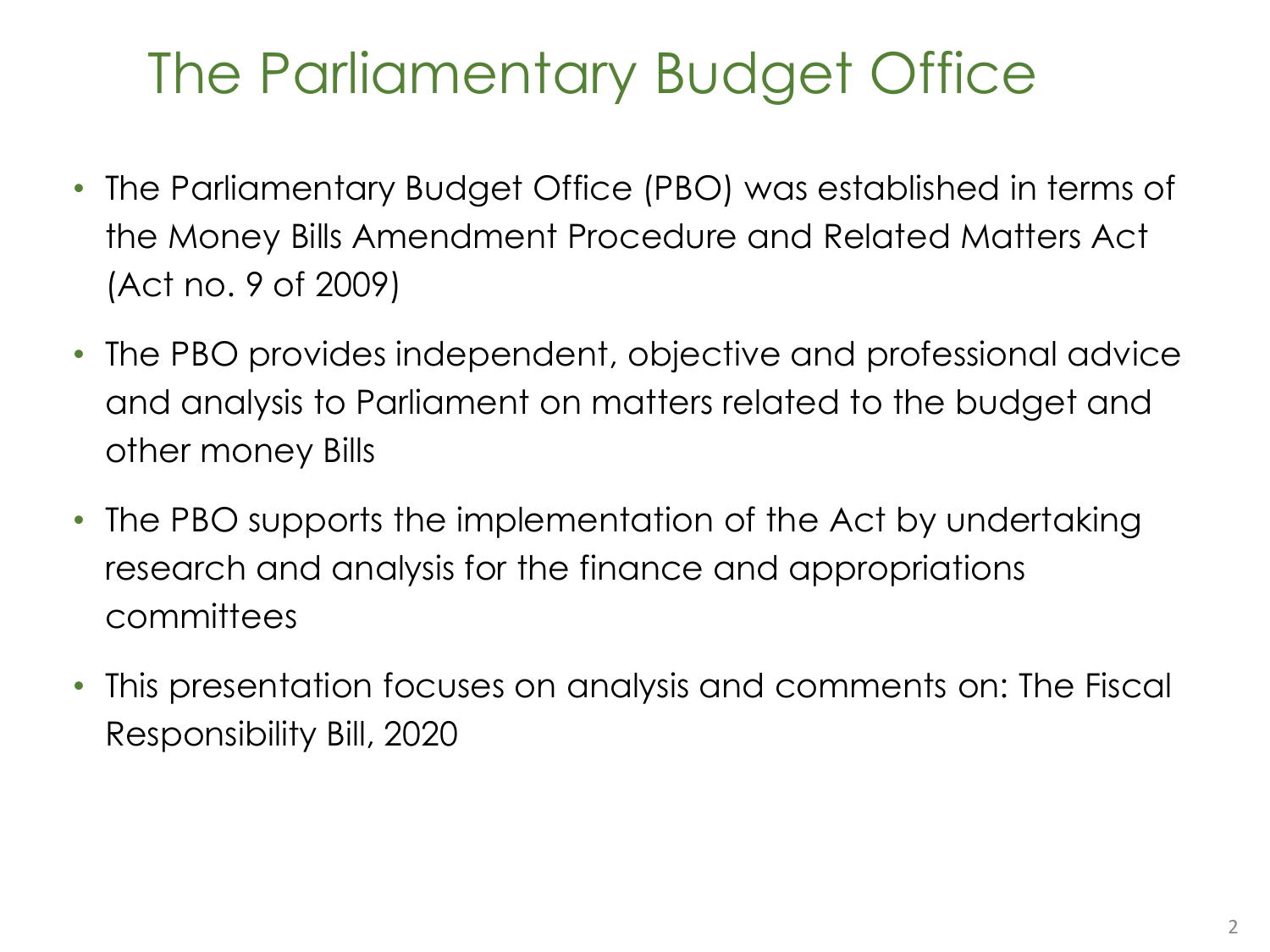# Outline

- The stated objectives of the bill
- Current legislation on fiscal, debt and guarantee management
- Parliament's role in fiscal management and fiscal policy since 1994
- Recommendations of the Fiscal Responsibility Bill, 2020
- PBO estimates of debt to GDP trajectory implied by the bill
- The main budget framework, net loan debt, provisions and contingent liabilities, including government guarantees
- PBO estimates of expenditure adjustments and changes to budget balances implied by the bill
- Concerns about the proposed Bill
- The macroeconomics of government expenditure
- Concern with top-down fiscal rules
- Conclusion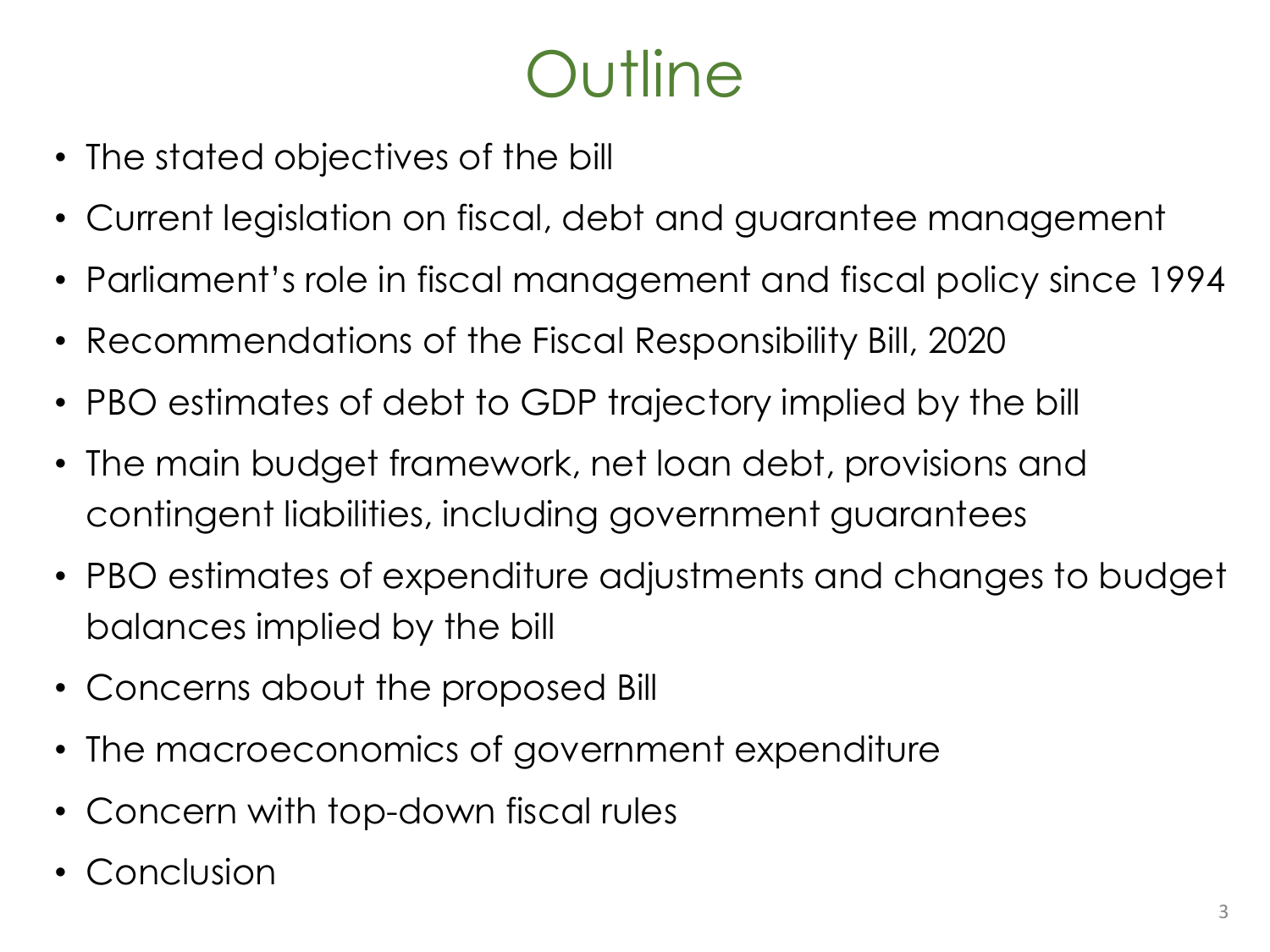### The stated objectives of the Fiscal Responsibility Bill, 2020 (the bill)

- To promote fiscal responsibility by obligating the Republic of South Africa to reduce its debt levels and its exposure to debt
- To introduce fiscal rules for the management of debt and government guarantees
- To provide for reporting requirements
- To provide for the review of the fiscal rules; to provide for certain exemptions from the fiscal rules; to increase transparency and fiscal responsibility
- To provide for matters connected therewith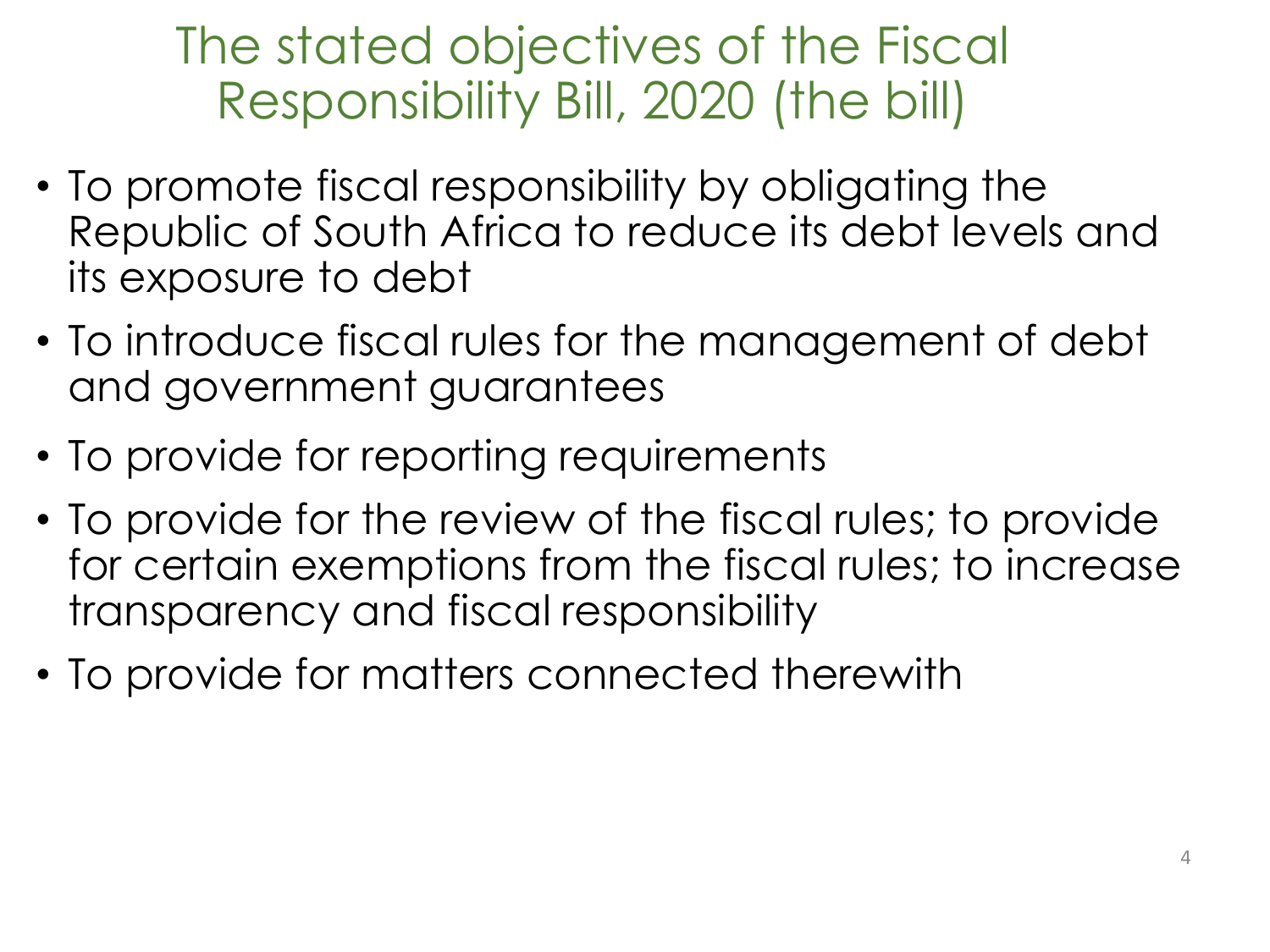### Current legislation on fiscal, debt and guarantee management (1/2)

#### **The Constitution:**

- 215 (1) requires that budgets and budgetary processes of all spheres of government "promote transparency, accountability and the effective financial management of the economy, debt and the public sector"
- 215 (3) requires budgetary transparency regarding the anticipated deficits and the attendant borrowing requirements





• 218 States that government may only guarantee a loan after considering the recommendations of the Finance and Fiscal Commission

#### **The Money Bills Act:**

Requires that the Minister of Finance, in submitting the Medium Term Budget Policy Statement (Sec 6), as well as the annual budget (sec 7) provide:

- An explanation of the fiscal policy position of government
- The assumptions and cyclical factors underpinning government's fiscal policy position
- Key fiscal ratios over the MTEF, the primary and overall balance and outstanding
- Estimates of general government and public sector debt at the end of the financial year and over the medium and long term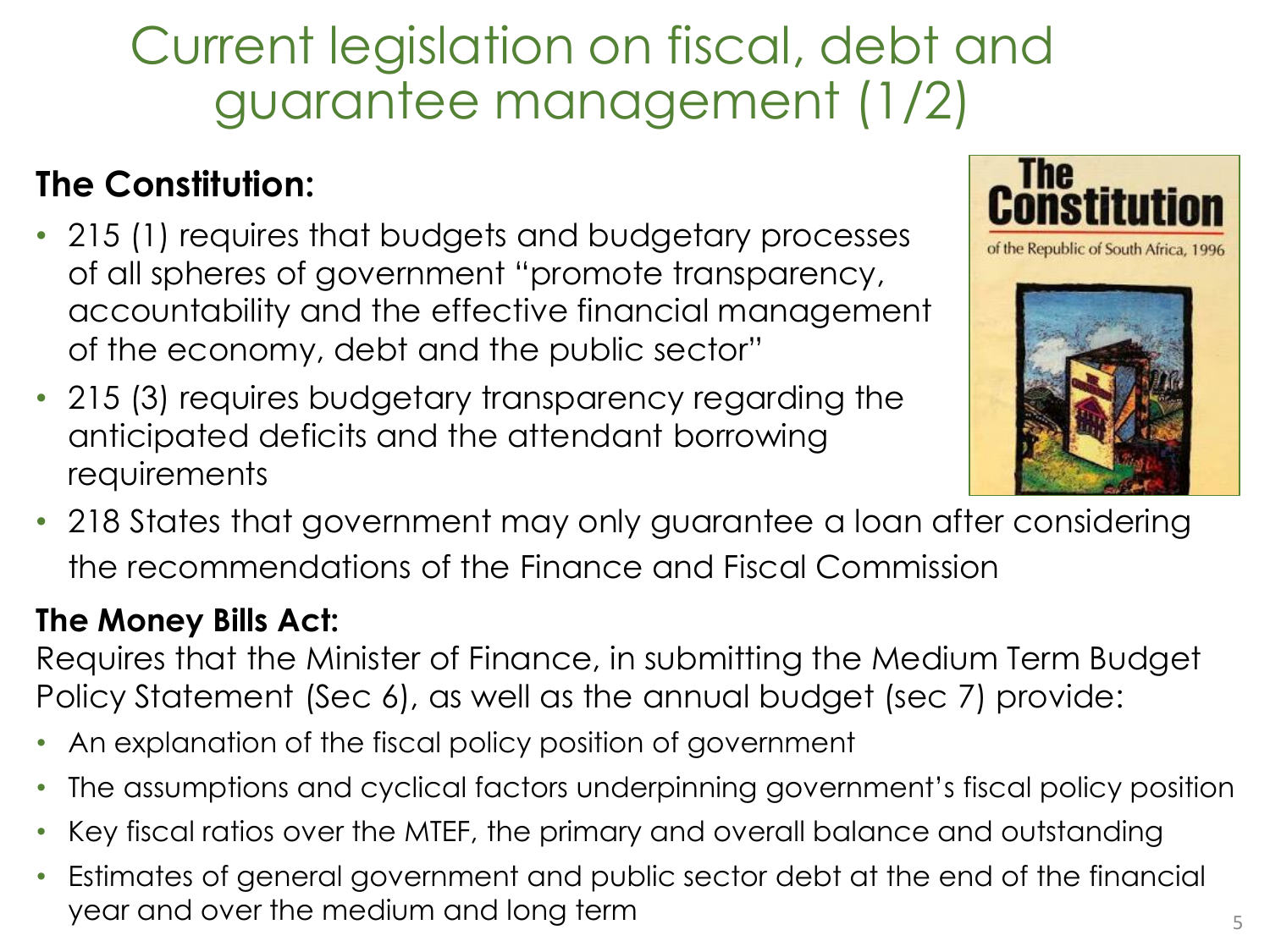### **Public Financial Management Act (PFMA) and Budget Control**

### Chapter 2, 3, 4 and 5

- Developing macroeconomic and fiscal budget frameworks
- Introducing financial processes and procedures and ensuring cash management controls
- Quarterly reporting on the expenditure and revenue collected during a financial year
- Exercise control over revenue, expenditure, assets and liabilities
- Unauthorized expenditure becomes a charge against the following year's budget of a department if not approved by the Parliament/Legislature
- Strategic plans must be developed in line with MTEF budgets;
	- Measurable objectives tabled on the same day as the budget proposals
- Introduction of strict budget management aspects such as:
	- Cash flow spending for the year to be submitted to Treasury by February ;
	- Virements (Shifting of funds) limited to 8% of voted amounts of a programme;
	- Monthly reports on expenditure and revenue submitted within 15 days after the end of every month to Treasury;
	- Budget shifts to be reported within 7 days.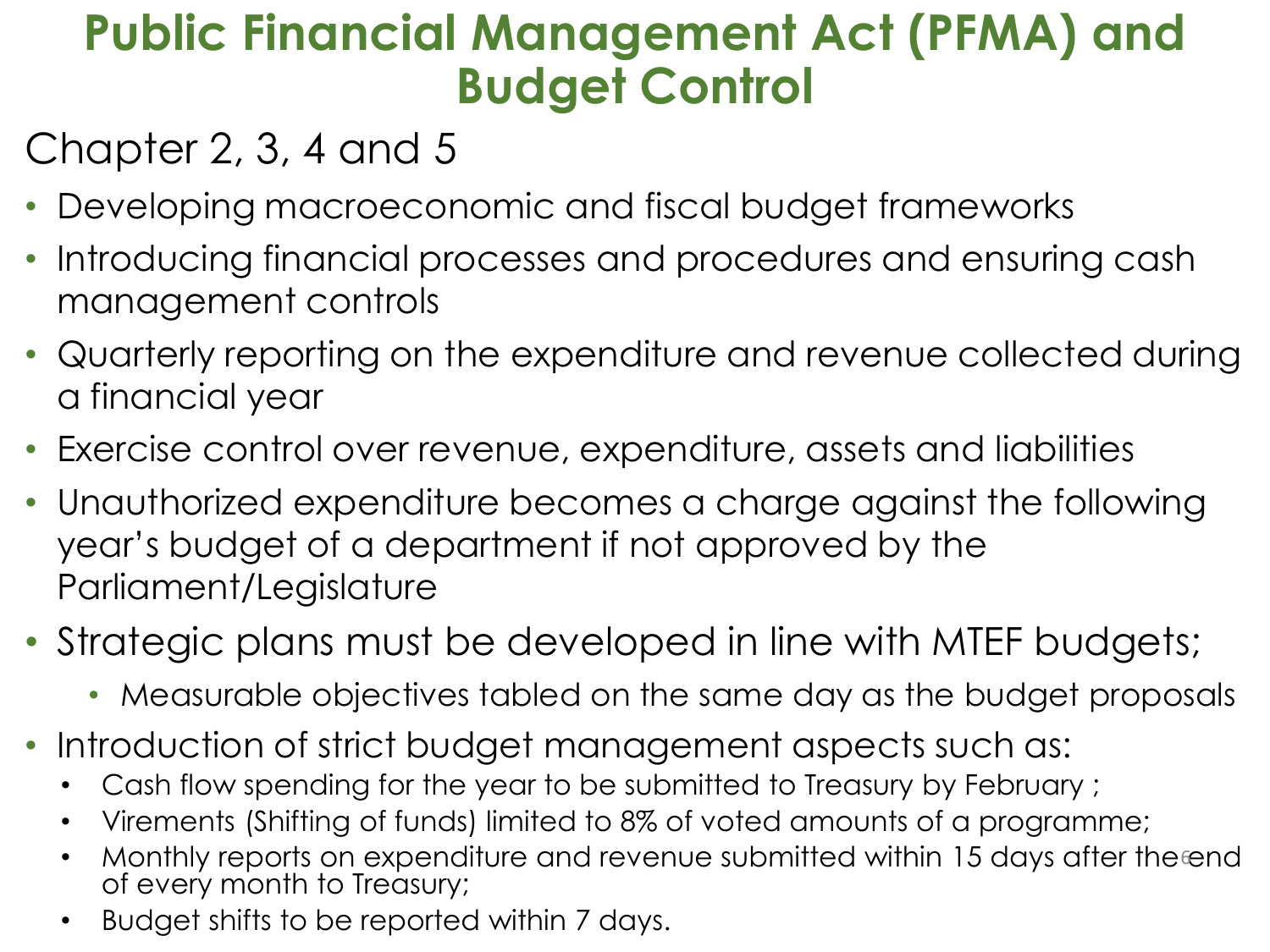### Parliament's role in fiscal management

In considering the fiscal framework and other money bills, the Money Bills Act 8(5) requires the legislature to:

- Ensure that there is an appropriate balance between revenue, expenditure and borrowing
- Ensure that debt levels and debt interest cost are reasonable
- Ensure that the cost of recurrent spending is not deferred to future generations
- Ensure that there is adequate provision for spending on infrastructure development, overall capital spending and maintenance;
- Consider the short, medium and long term implications of the fiscal framework, division of revenue and national budget on the long-term growth potential of the economy and the development of the country;
- Take into account cyclical factors that may impact on the prevailing fiscal position
- Take into account all public revenue and expenditure, including extra-budgetary funds, and contingent liabilities

The Act requires Parliamentary Budget Office to support Parliament  $\bar{i}$ n implementing the Act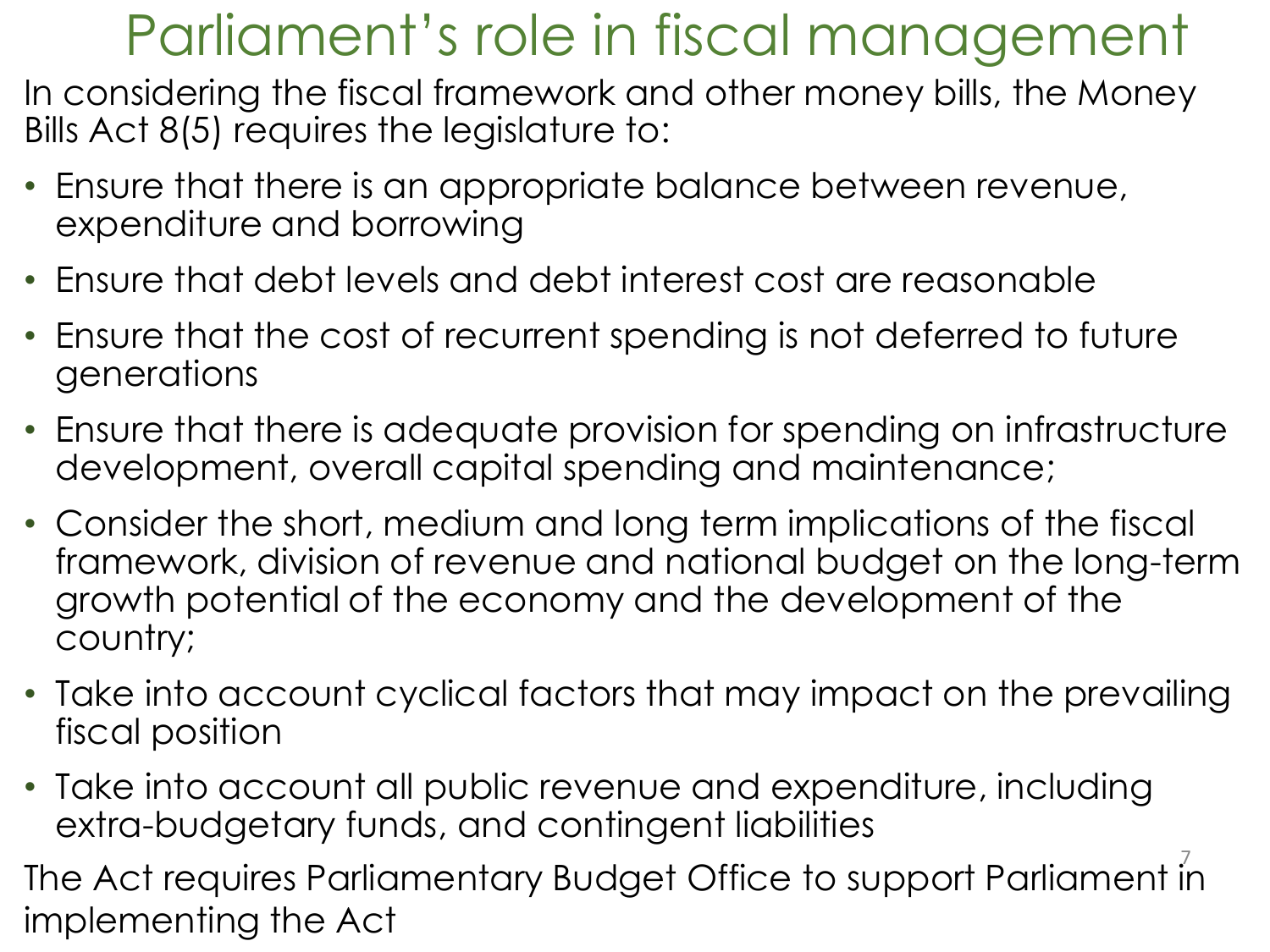### Fiscal policy in South Africa since 1994

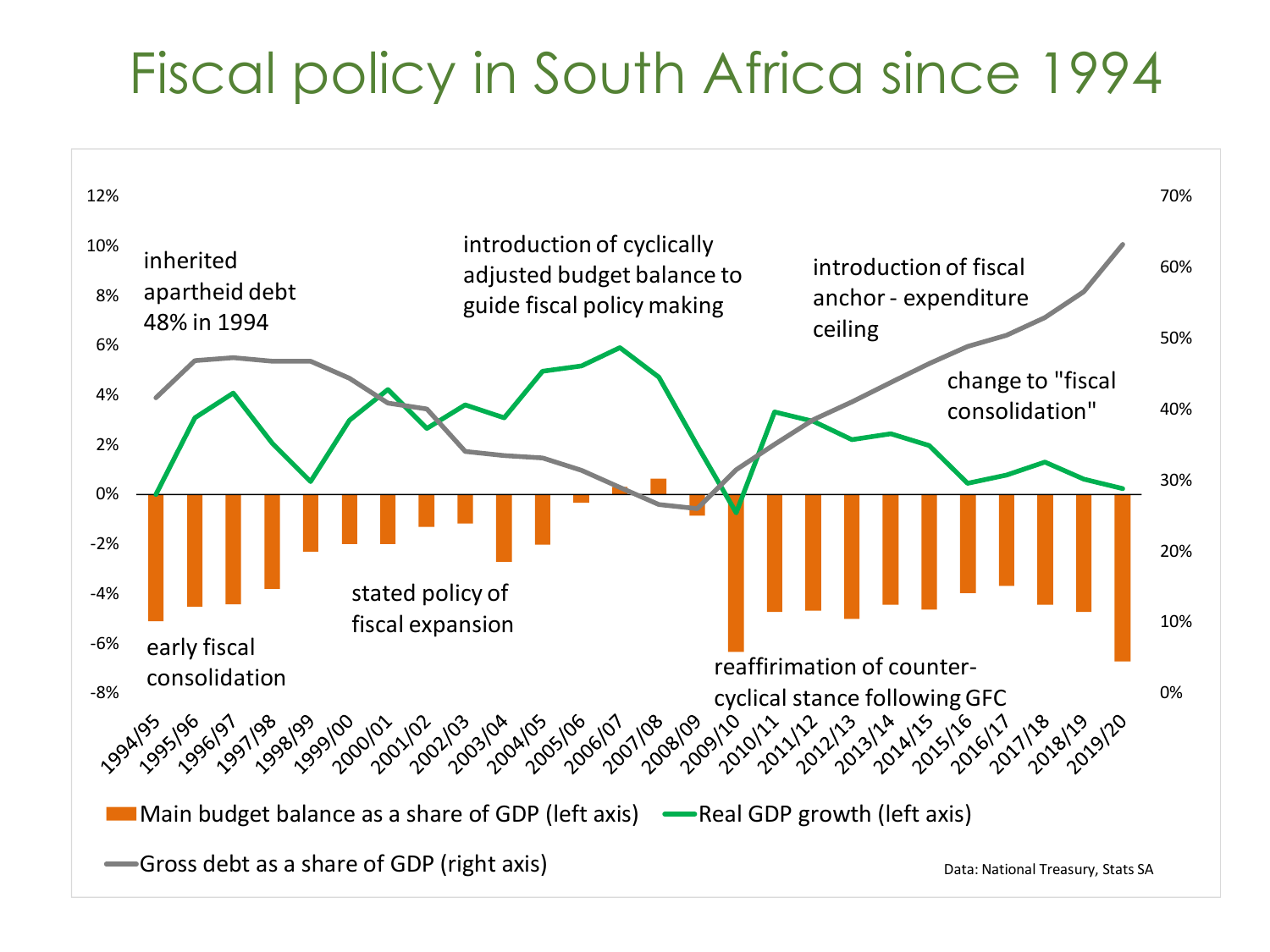# Net loan debt over the 2021 MTEF

| End of period                 | 2019/20        | 2020/21         | 2021/22                      | 2022/23     | 2023/24    |  |
|-------------------------------|----------------|-----------------|------------------------------|-------------|------------|--|
| <b>R</b> billion              | <b>Outcome</b> | <b>Estimate</b> | <b>Medium-term estimates</b> |             |            |  |
| Domestic loans <sup>2</sup>   | 2874.1         | 3529.1          | 3916.7                       | 4 3 2 2 . 3 | 4 707.8    |  |
| Short-term                    | 360.7          | 457.9           | 466.9                        | 518.9       | 574.9      |  |
| Long-term                     | 2 5 1 3 .4     | 3 0 7 1 .2      | 3449.8                       | 3 803.4     | 4 1 3 2 .9 |  |
| Fixed-rate                    | 1863.2         | 2 2 8 7.6       | 2615.0                       | 2 845.1     | 3 161.5    |  |
| Inflation-linked              | 650.2          | 783.6           | 834.8                        | 958.3       | 971.4      |  |
| <b>Foreign loans2</b>         | 387.2          | 420.6           | 466.1                        | 497.6       | 526.7      |  |
| Gross Ioan debt               | 3 2 6 1 . 3    | 3949.7          | 4 3 8 2.8                    | 4819.9      | 5 2 3 4 .5 |  |
| Less: National Revenue        | $-263.6$       | $-292.0$        | $-180.3$                     | $-162.1$    | $-142.9$   |  |
| Fund                          |                |                 |                              |             |            |  |
| bank balances <sup>2</sup>    |                |                 |                              |             |            |  |
| Net loan debt                 | 2 9 9 7.7      | 3 657.7         | 4 202.5                      | 4 657.8     | 5 0 9 1 .6 |  |
| Gross loan debt % of GDP      | 63.3           | 80.3            | 81.9                         | 85.1        | 87.3       |  |
| <b>Net loan debt % of GDP</b> | 58.2           | 74.3            | 78.5                         | 82.2        | 84.9       |  |

*2. Estimates include revaluation based on National Treasury's projections of inflation and exchange rates Source: National Treasury*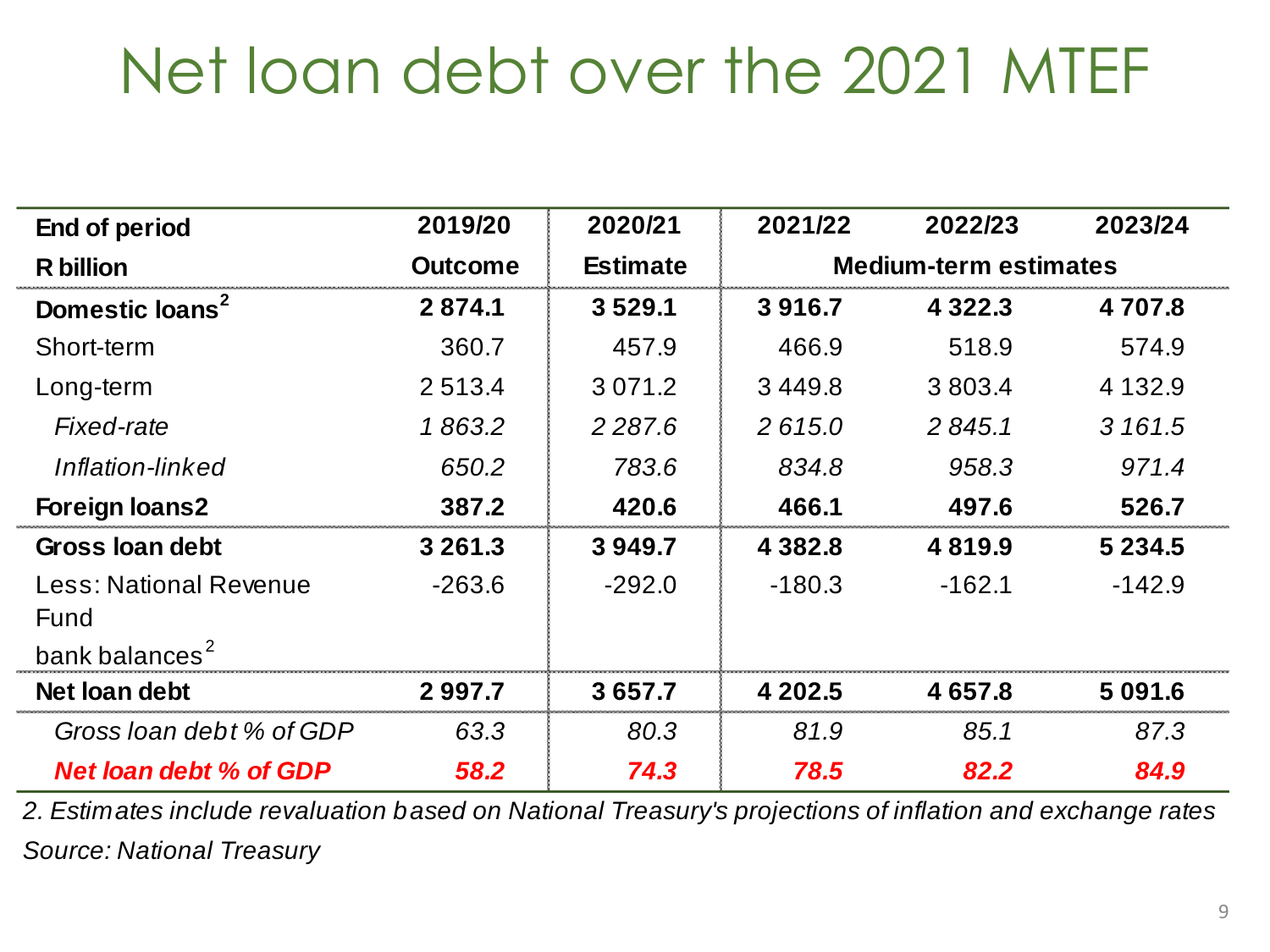### Recommendations of the Fiscal Responsibility Bill, 2020

| <b>Fiscal responsibility Bill, 2020</b>                                                             | <b>Recommendations</b>                                                                                                                                            |
|-----------------------------------------------------------------------------------------------------|-------------------------------------------------------------------------------------------------------------------------------------------------------------------|
| (b) where the net loan debt is between 55 per cent and 60 per<br>cent of the gross domestic product | (i) the primary balance on the main budget is in surplus, and that the<br>surplus is greater than in the previous financial year; the expenditure<br>ceiling; and |
|                                                                                                     | (ii) the surplus contemplated in subparagraph (i) is achieved by adjusting                                                                                        |
|                                                                                                     | (iii) compensation of employees is decreased by five per cent per year,<br>from the financial year 2021/2022;                                                     |
| (c) where the net loan debt is greater than 60 per cent of the<br>gross domestic product            | (i) the primary balance on the main budget is in surplus, and that the<br>surplus is greater than in the previous financial year                                  |
|                                                                                                     | (ii) the surplus contemplated in subparagraph (i) is achieved by adjusting<br>the expenditure ceiling; and                                                        |
|                                                                                                     | (iii) compensation of employees is decreased by 10 per cent per year,<br>from the financial year 2021/22                                                          |

- To break even on the primary balance, the non-interest expenditure on the main budget must reduce by:
	- 13.6 per cent in 2021/22
	- 7.0 per cent in 2022/23
	- 3.2 per cent in 2023/24
- The above reduction must include a reduction of 10 per cent on  $compensation of employees$   $10^{10}$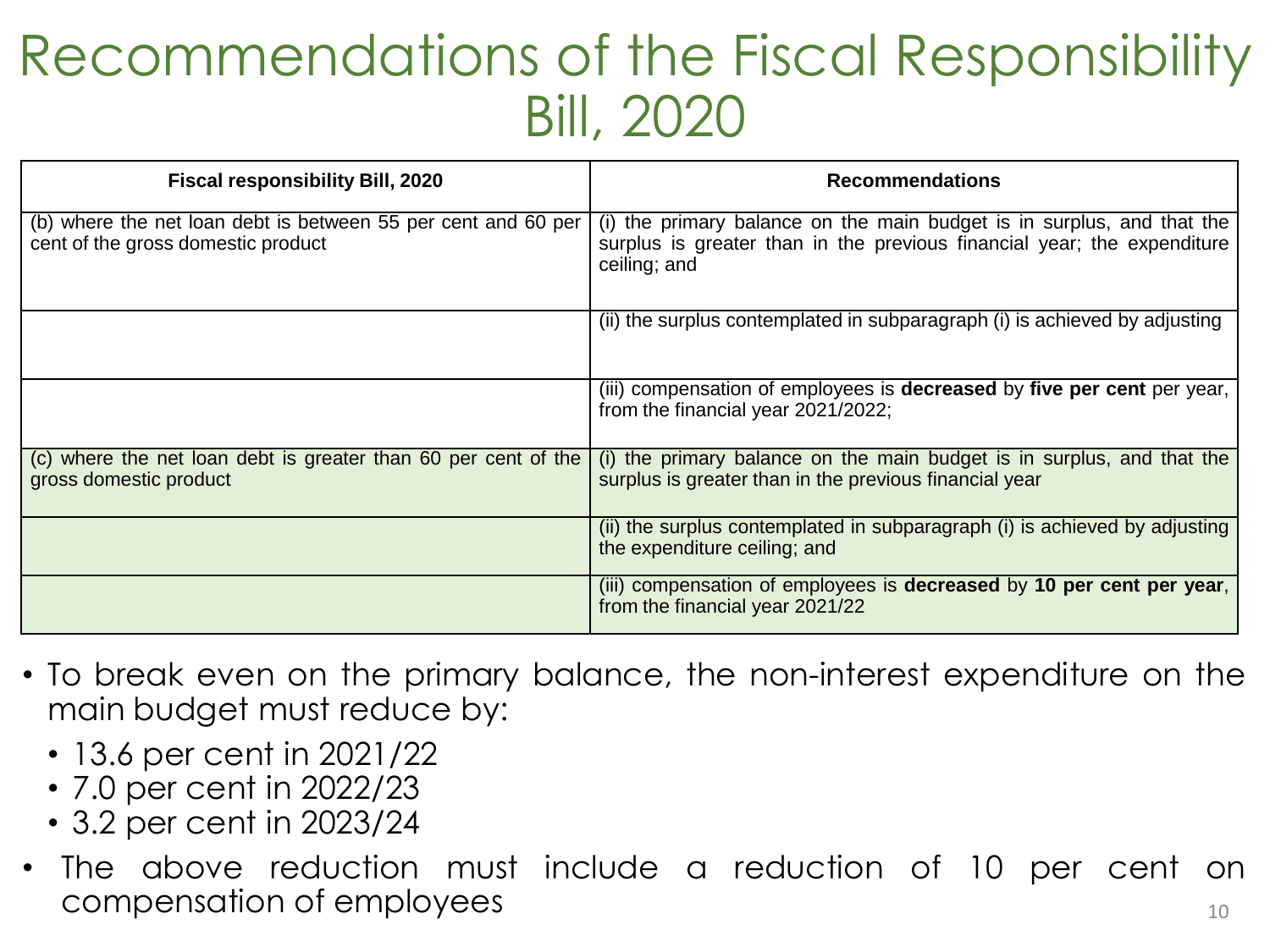# PBO estimates of the debt-to-GDP ratio trajectory implied by the bill

Debt trajectory implied by bill

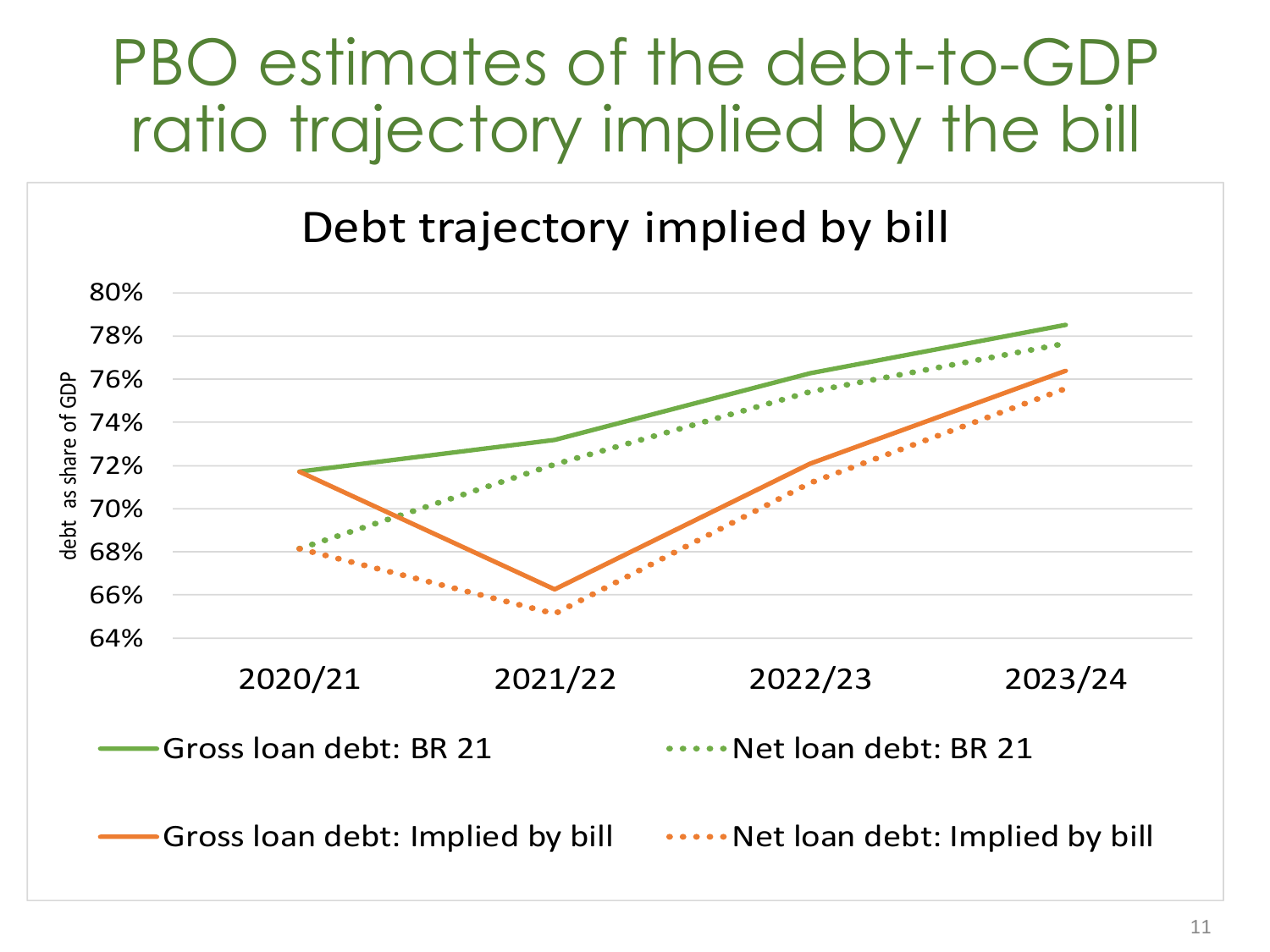## Net loan debt, provisions and contingent liabilities

The Fiscal Responsibility Bill, 2020 recommends that:

• Government guarantees may not, as a percentage of gross domestic product, be more than the total of government guarantees for the previous financial year.

| <b>R</b> million                                      | 2019/20   | 2020/21   | 2021/22   | 2022/23   | 2023/24   |
|-------------------------------------------------------|-----------|-----------|-----------|-----------|-----------|
| Net loan debt                                         | 2 997 770 | 3 657 717 | 4 202 494 | 4 657 886 | 5 091 603 |
| <b>Provisions</b>                                     | 341 883   | 381 585   | 406 128   | 406 610   | 411 676   |
| African Development Bank                              | 66 509    | 56 840    | 57 324    | 57 398    | 58 179    |
| Development Bank of Southern Africa                   | 20 000    | 20 000    | 20 000    | 20 000    | 20 000    |
| Government employee leave credits                     | 14 137    | 14 137    | 14 137    | 14 137    | 14 137    |
| International Bank for Reconstruction and Development | 36 169    | 30 127    | 30 383    | 30 4 23   | 30 836    |
| International Monetary Fund                           | 111 774   | 159 344   | 160 699   | 160 907   | 163 096   |
| New Development Bank                                  | 93 033    | 100 914   | 123 360   | 123 520   | 125 200   |
| <b>Contingent liabilities</b>                         | 1 056 174 | 1 105 299 | 1 094 649 | 1 155 956 | 1 234 209 |
| Guarantees                                            | 583 808   | 595 030   | 535 820   | 551 728   | 565 725   |
| Denel                                                 | 4 4 3 0   | 3 4 3 0   | 3 4 3 0   | 3 4 3 0   | 3 4 3 0   |
| Development Bank of Southern Africa                   | 4 6 5 3   | 4 6 8 8   | 4738      | 4 8 0 3   | 4 8 6 3   |
| Eskom                                                 | 326 868   | 316 871   | 312 100   | 300 103   | 321 130   |
| Independent power producers                           | 161 427   | 176 684   | 165 695   | 151 034   | 137 462   |
| Public-private partnerships                           | 8 6 5 4   | 8 0 0 1   | 8 0 8 9   | 7 4 9 5   | 5 1 5 2   |
| South African Airways                                 | 17867     | 6 180     | 2 3 8 0   | 880       | 880       |
| South African National Roads Agency Limited           | 38 998    | 45 268    | 46 788    | 53 406    | 59 135    |
| <b>Trans-Caledon Tunnel Authority</b>                 | 13 558    | 13 356    | 20 763    | 23 370    | 26 477    |
| <b>Other contingent liabilities</b>                   | 472 366   | 510 269   | 558 829   | 604 228   | 668 484   |
| Road Accident Fund                                    | 332 242   | 374 951   | 425 348   | 469 984   | 530 092   |
| <b>Total</b>                                          | 1 870 423 | 1 997 153 | 2 059 606 | 2 166 794 | 2 314 369 |
| <b>Total % of GDP</b>                                 | 36.3%     | 40.6%     | 38.5%     | 38.2%     | 38.6%     |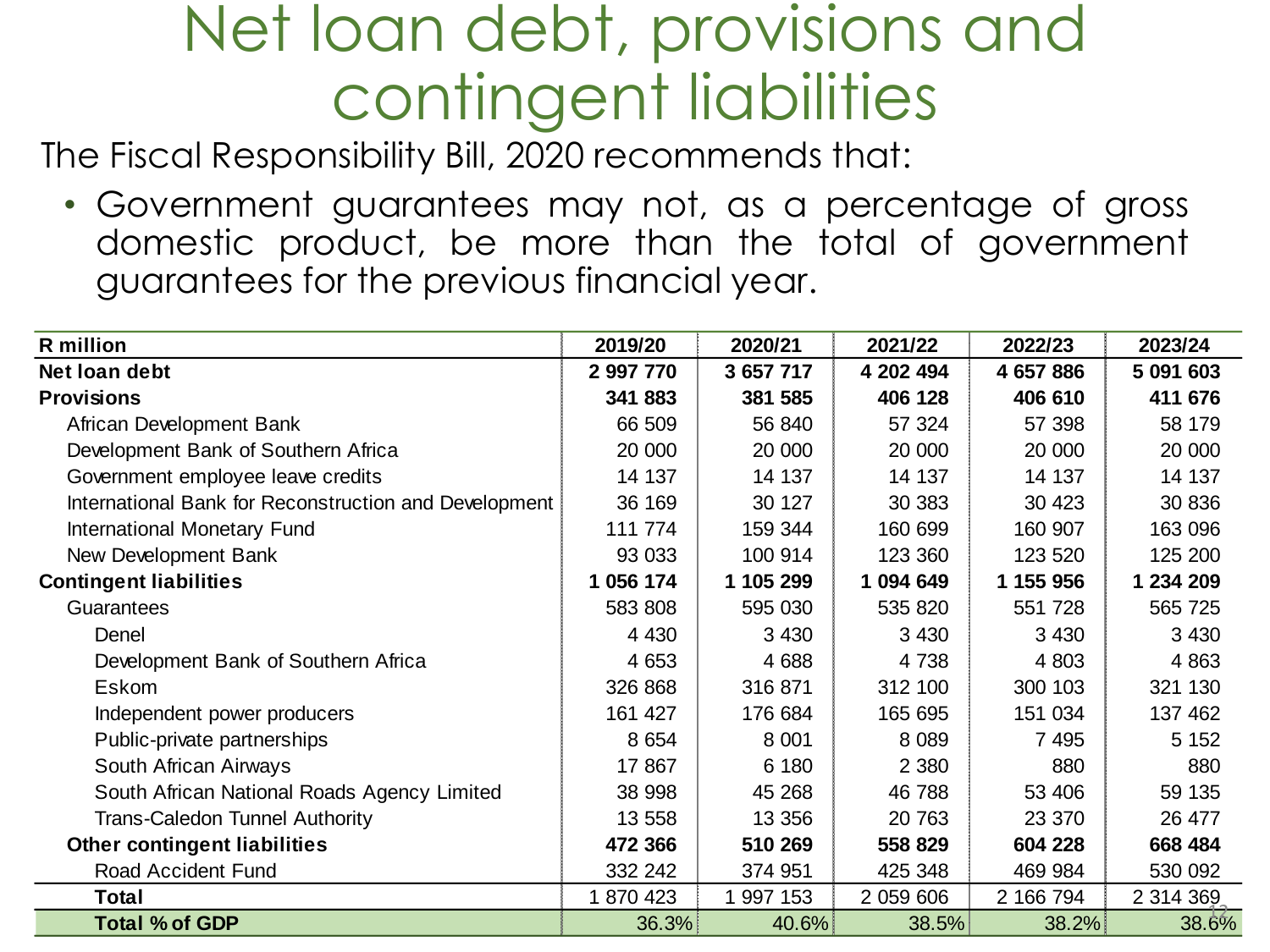# Government guarantees

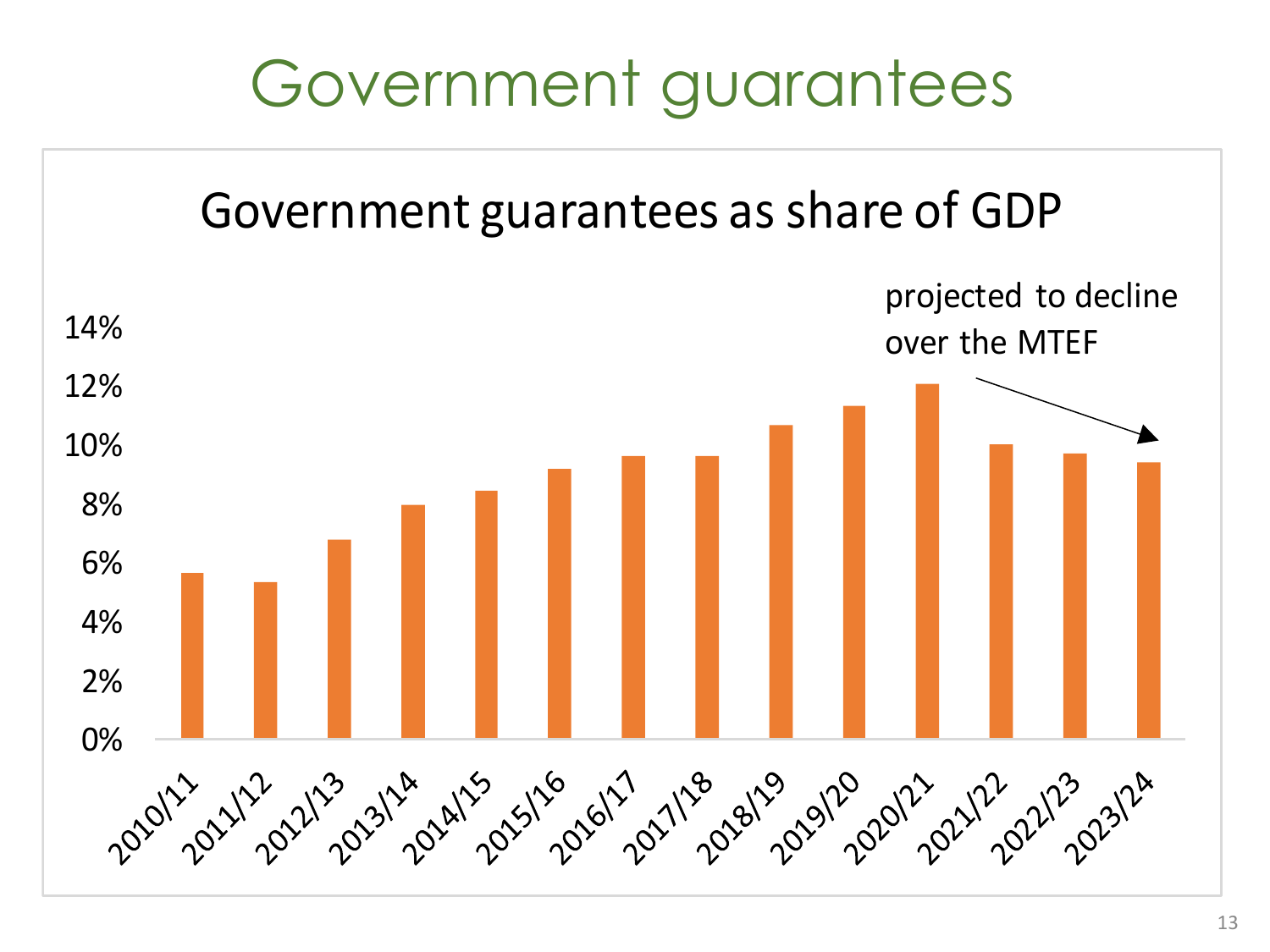## PBO estimates of expenditure adjustments implied by the bill

### Adjustments implied by bill relative to BR 2021

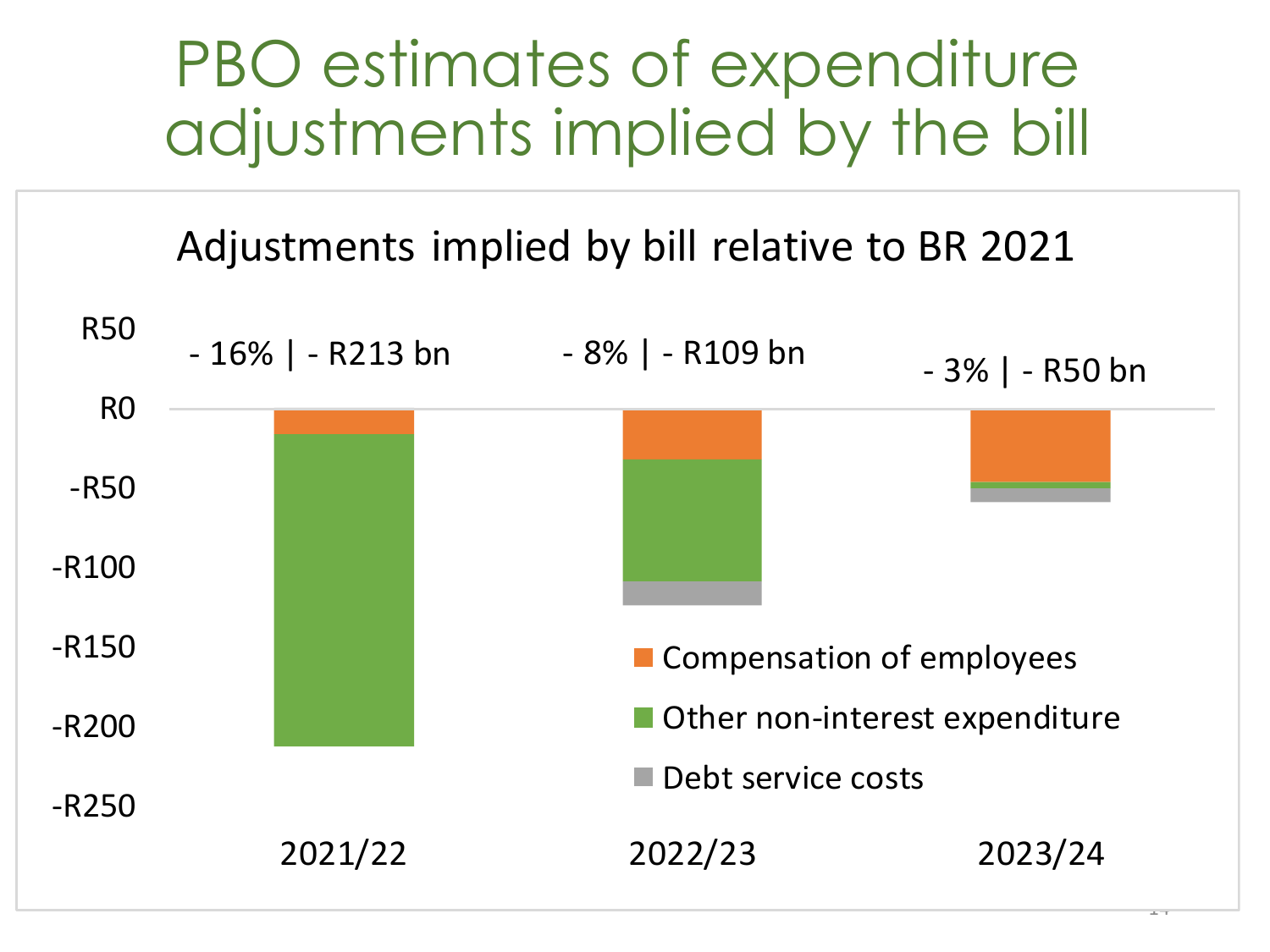# PBO estimates of primary and budget balance changes implied by the bill

Fiscal framework - BR 2021 vs Implied by bill

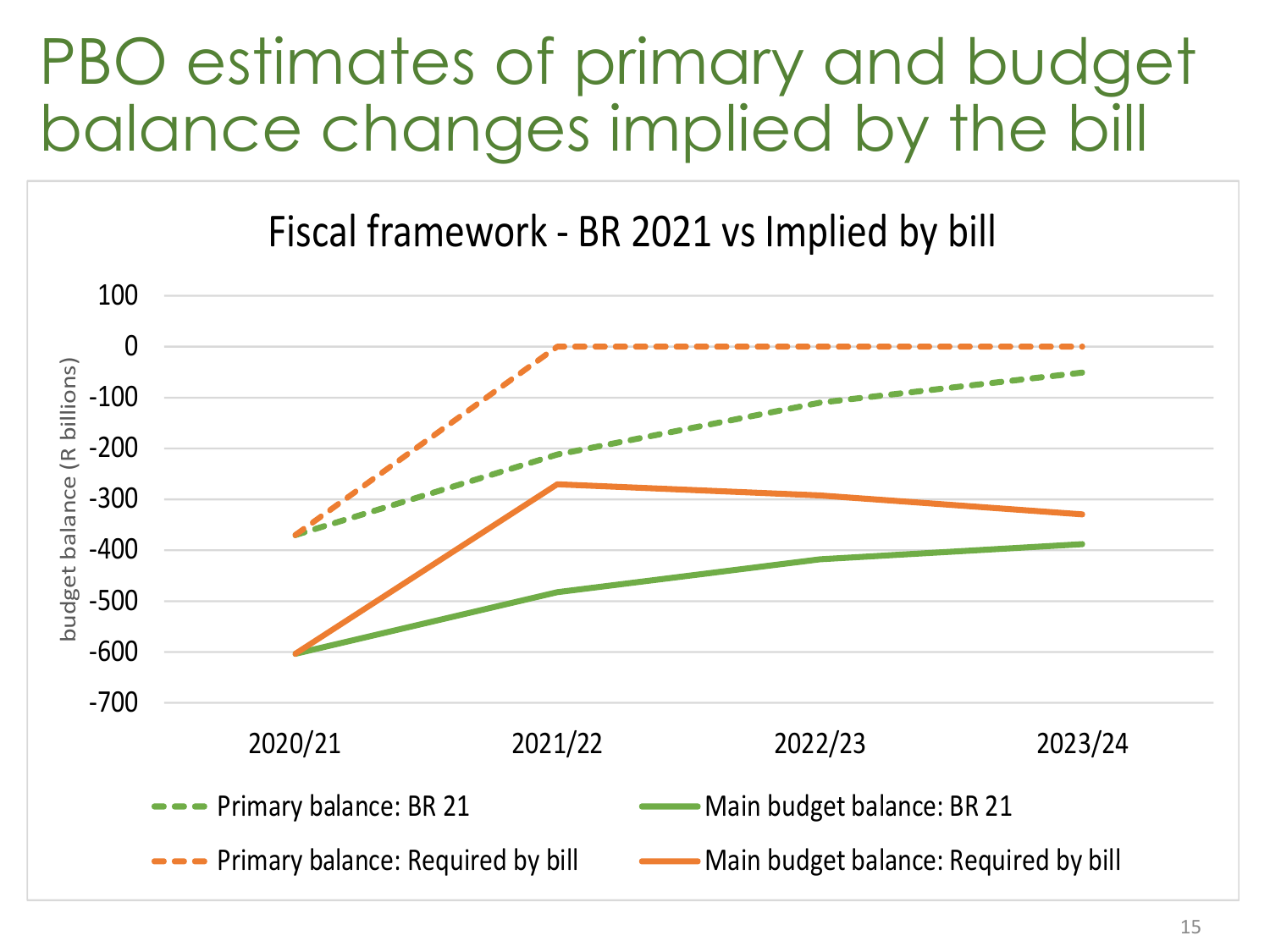## The macroeconomics of gvt expenditure



- Macroeconomic perspective on expenditure on GDP
	- $Y = C + G + I + (X-M)$ , where:

|           | $\mathsf{Y}$ $\mathsf{Gross}$ national income                            |
|-----------|--------------------------------------------------------------------------|
|           | <b>C</b> Household Consumption                                           |
| <b>IG</b> | Government consumption                                                   |
|           | Total investment (both public and private gross fixed capital formation) |
|           |                                                                          |

- Exports
- **M** Imports
- After household consumption, general government consumption has been the most important contributor to GDP
- General government consumption and public sector investment are important components of annual GDP

2019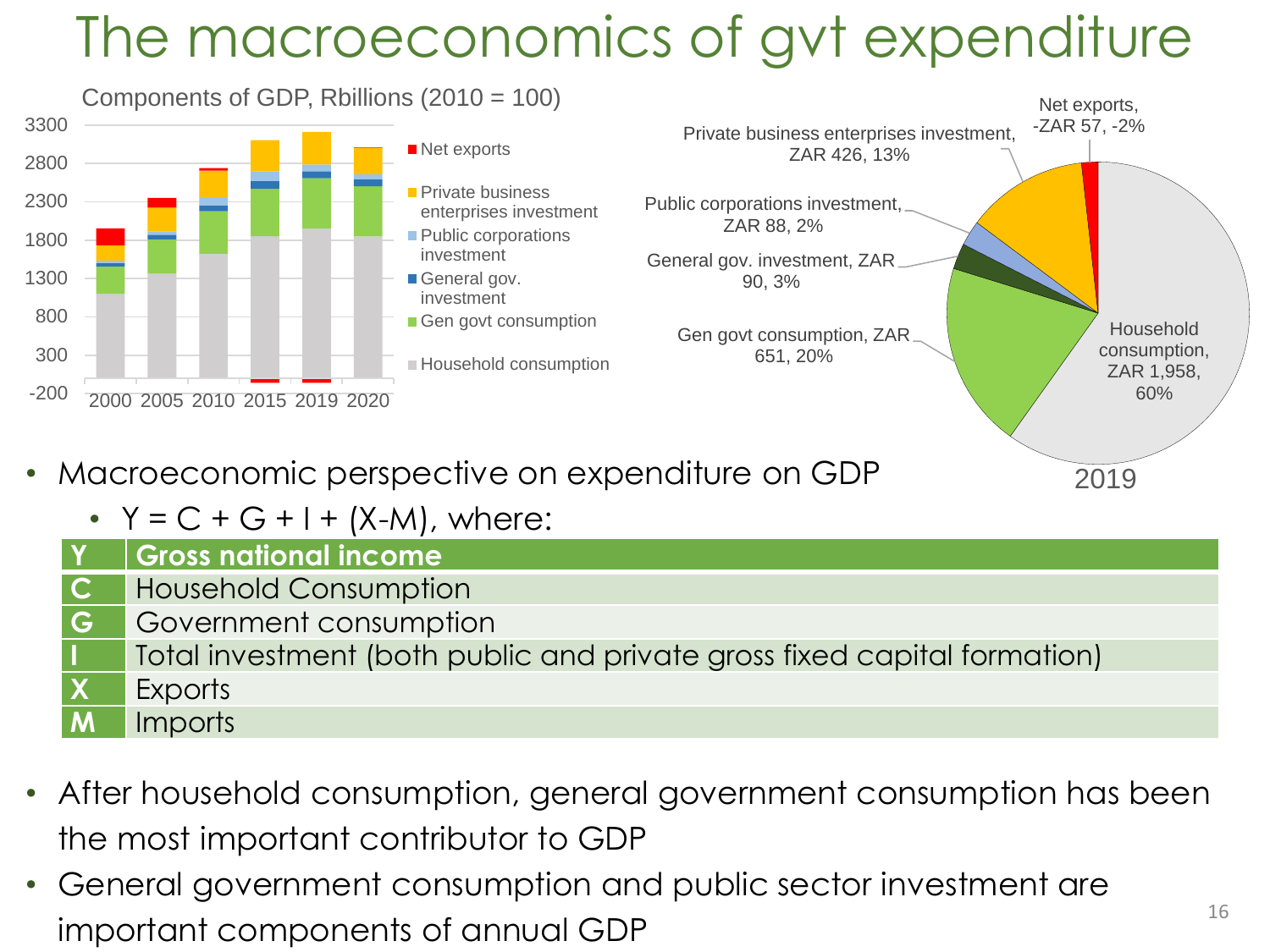## The macroeconomics of gvt expenditure

- Arguments against government expansionary fiscal policy:
	- The view that counter-cyclical expansionary fiscal policy was ineffective and would cause negative outcomes, such as crowding out private investment is no longer mainstream
	- Concerns that government debt will cycle out of control causing credit ratings to deteriorate and business confidence to drop should be viewed with caution and be backed by empirical evidence or relevant research
- Empirical evidence and global experience shows that fiscal contraction has been harmful to growth and increased unemployment and poverty
- Global experience shows that fiscal expansion has not led to higher interest rates and lower levels of investment
- Countries can face high debt repayment and cash flow constraints that raise the risk of default
	- However, exchange rate risks are the most important aspect of this risk and apply more to countries with high levels of foreign debt
- Many developed and developing countries have realized the importance of fiscal expansion during downturns, particularly crises
	- Many increased borrowing from Central Banks and utilized the extent of government balance sheets to finance expenditure and lower cost of debt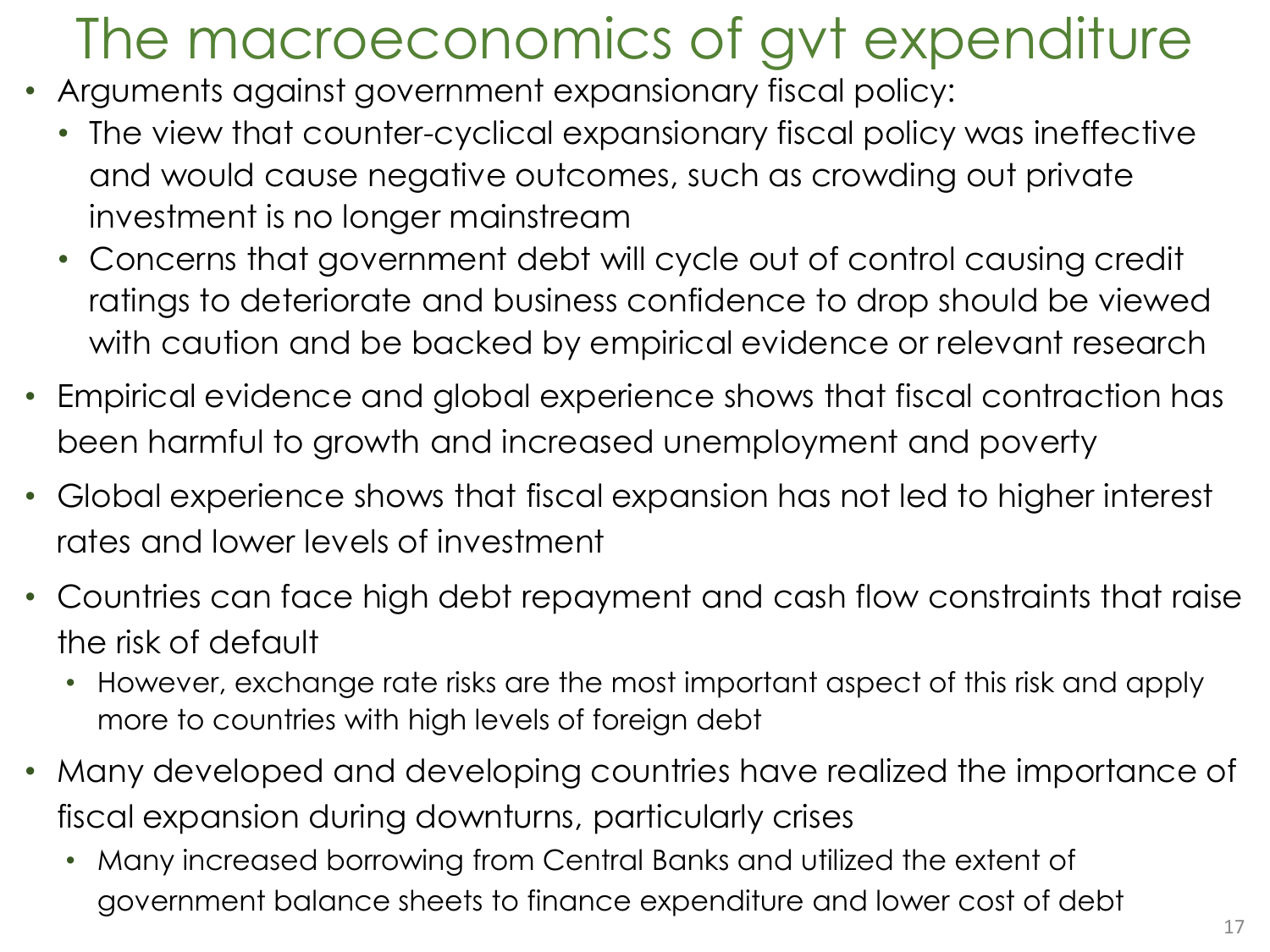### The macroeconomics of gvt expenditure

- Government expenditure and fiscal stimulus supports GDP growth:
	- Directly through injection of money into the economy
	- Indirectly through increasing the social wage through grants and provision of services
	- Households are left with more aggregate disposable income to spend and invest thus supporting GDP growth
	- Government investment in infrastructure and expenditure that increases household consumption can "crowd-in" investment
	- Increased government expenditure on poverty reduction and expansion of services can pay for themselves because they can increase GDP growth and tax revenues
	- Sustained government investment that is well targeted can support the supply side of the economy and curtail inflation and increase localisation
	- Constraints on government spending may have a negative multiplier effect and the state of the state  $\frac{18}{18}$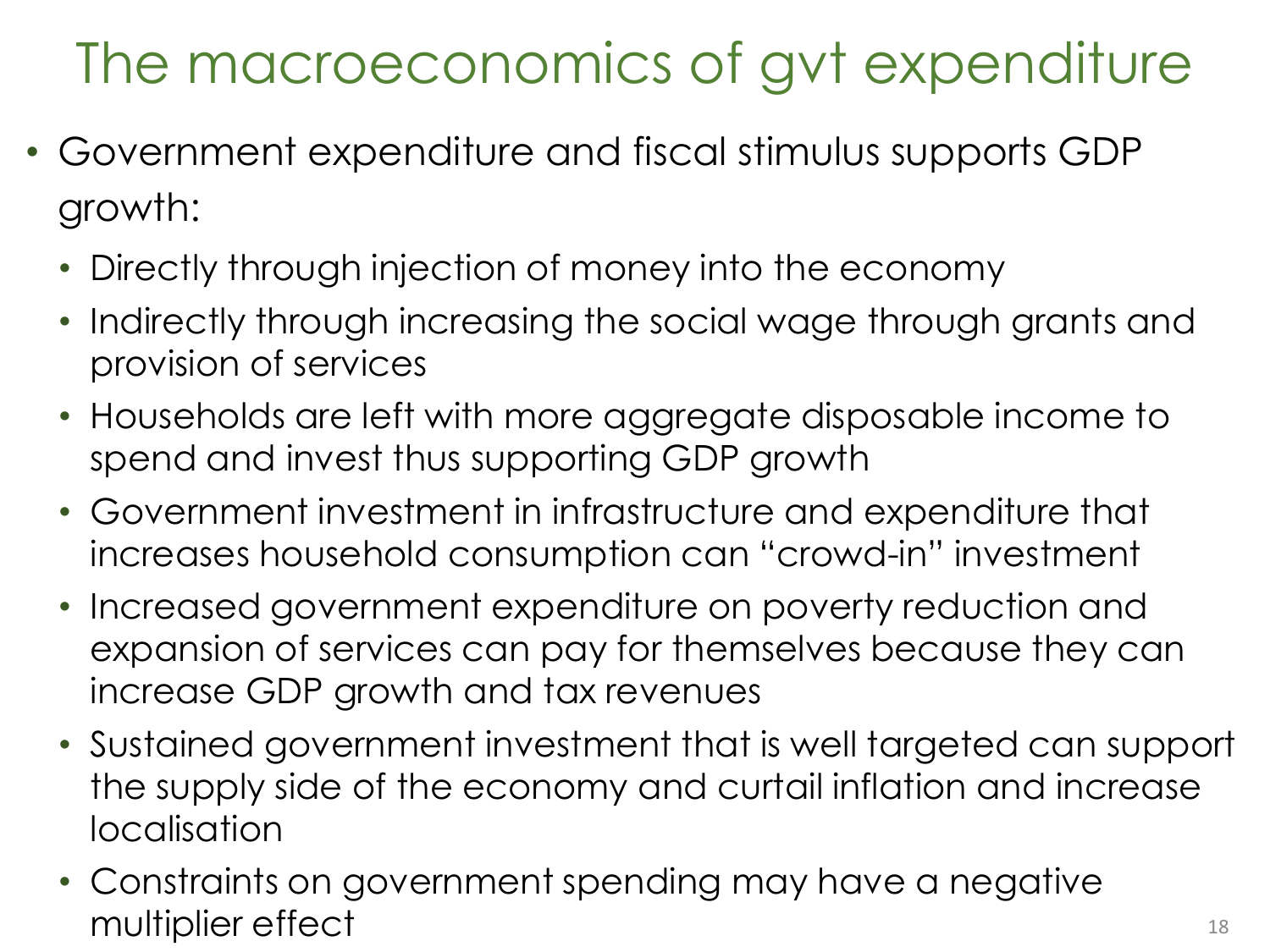### Weakness of top down fiscal rules

- Orszag, Stiglitz and Rubin (2021) succinctly summarise the problem with top down fiscal rules:
	- "We have grown skeptical about the usefulness of basing fiscal policy on any top-down anchor. Such anchors are supposed to promote fiscal sustainability, but it is hard to know where any such sustainability threshold is. Even if we knew the critical threshold value, budget outcomes are subject to very wide confidence intervals even over a window as short as a few years. Even if we knew that there would be deep concerns if debt or deficits exceeded a given top-down anchor, that knowledge by itself would not provide much guidance about what we should do today."
- They propose a new approach that combines automatic adjustment to economic condition supported by fiscal discretion:
	- "… fiscal discretion is retained but exercised after making the budget adjust more automatically and rapidly in areas where there is broad consensus that doing so is consistent with achieving broader societal goals."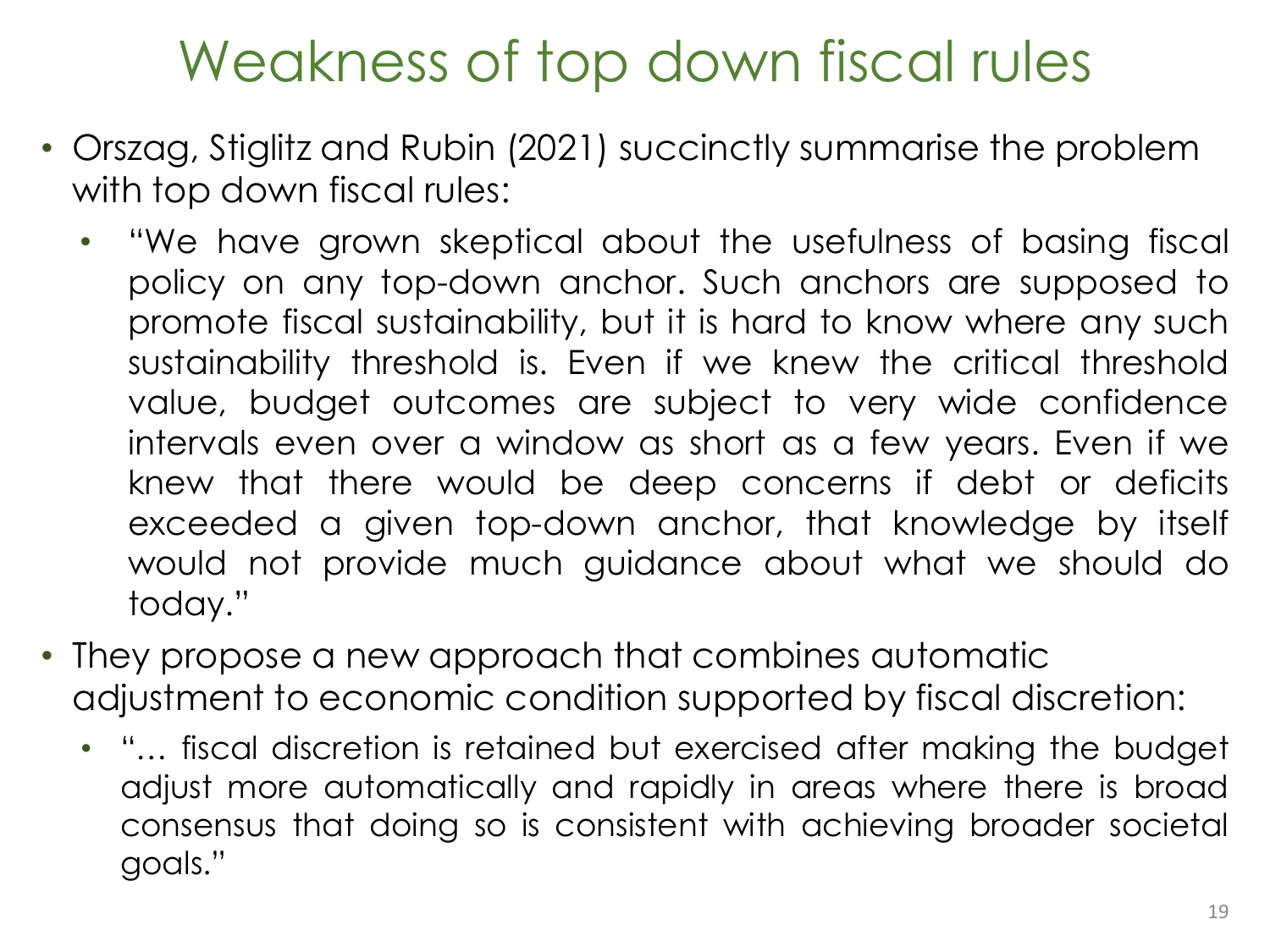### Matters for Committee to Consider with topdown fiscal rules

- The experience of poor economic recovery after the 2008 global financial crisis and current experience during the economic crisis caused by the Covid-19 pandemic raises critical questions about the use of top down fiscal rules:
	- Fiscal rules may constrain or place unnecessary delays on action to respond to economic crises
	- The increasing risk of future crises and contagion related to the possibility of future pandemics, climate change related events, financial instability and political turmoil reinforces the case for fiscal flexibility
	- Government requires flexibility to act not only to respond to crises when they happen but also to mitigate risks and their socio-economic costs
	- Government expenditure can promote stability in a world prone to instability (and not the assumed stable equilibria)
	- Fiscal expansion can lead to GDP growth and so lower debt to GDP levels while fiscal constraints can cause GDP growth to decline and in this way cause debt to GDP levels to increase
		- Particularly in recessions and crises where private sector household consumption and business investment is likely to remain low  $20$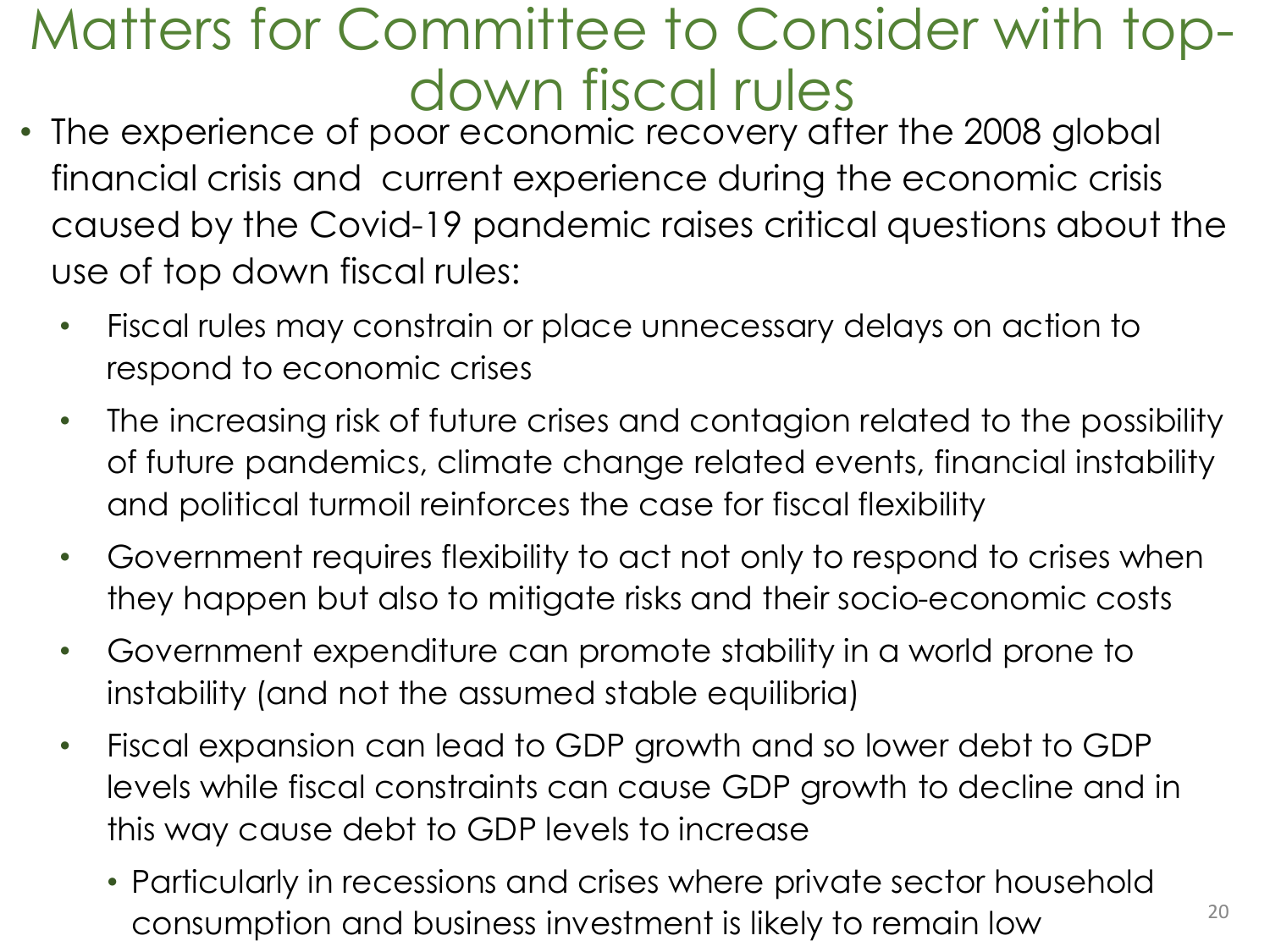### Matters for Committee to consider in processing the proposed Bill

- According to the Memorandum on the Objects of the Fiscal Responsibility Bill, 2020:
	- "Until steps are taken to bring South Africa's debt levels under control in relation to our GDP, South Africa will never be able to allocate funding to areas most in need of support, including basic and higher education, social grants and health care. South Africa must commit itself to sustainable control over the fiscus."
- There is a view that South Africa must commit itself to sustainable control over the fiscus but fiscal sustainability is not defined
- Instead, the Bill includes rules to follow when the net debt to GDP level is 50 per cent or higher
- The Bill fails to provide evidence that the proposed rules will ensure that government is "fiscally responsible"
- Unlike an expenditure ceiling, where the fiscal anchor is known and within the control of government, the proposed fiscal rule depends on two variables largely outside of government's control
	- Nominal GDP and
	- The exchange rate that influences the rand value of issued debt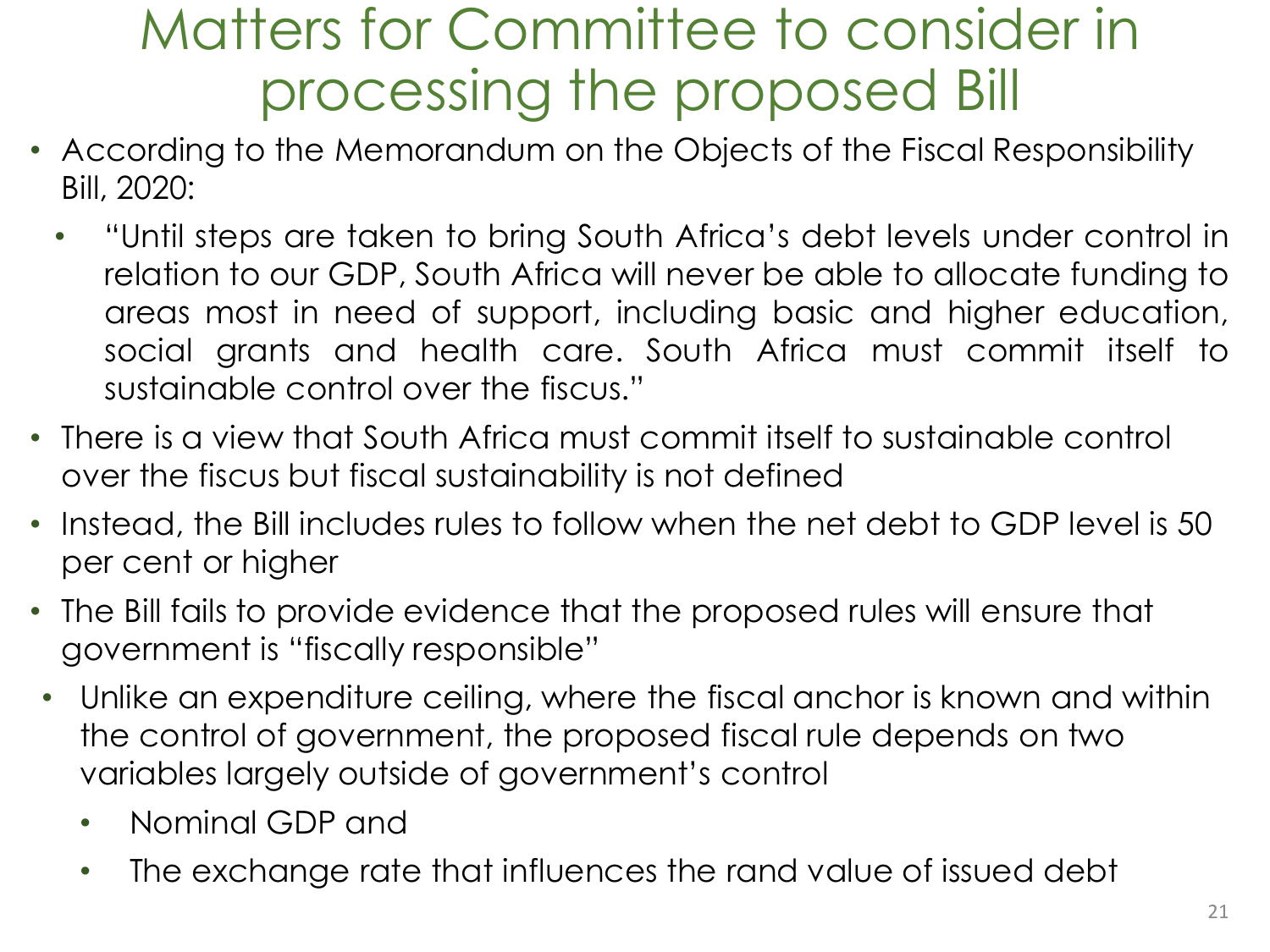### Matters for Committee to consider in processing the proposed Bill

- The proposed fiscal rules will make government's policy-making and budgetary decisions arbitrary and susceptible to exogenous factors:
	- Financial, economic, political and health problems in other countries and regions that affect global and South Africa's economic performance
	- Exuberance or negative sentiment in global financial markets that increase exchange rate volatility
	- Regulatory & policy change in other countries affecting global financial liquidity
	- Bank and financial crises and contagion
- Perpetual revisions to the fiscal framework forced by an arbitrary metric would force repeated revisions to expenditure, adversely affecting the efficacy of government programmes and ability to plan
- The Bill fails to provide evidence that large revisions to government spending plans will not increase attendant pressures to (amongst others):
	- Increase taxation,
	- Further cut government spending, and
	- Reduce public sector COE
- The Bill fails to provide evidence that these measures and possible perpetual revisions of budgets are not going to face significant public opposition and increase economic uncertainty and prove to be not socially or politically feasible, thereby further damaging fiscal credibility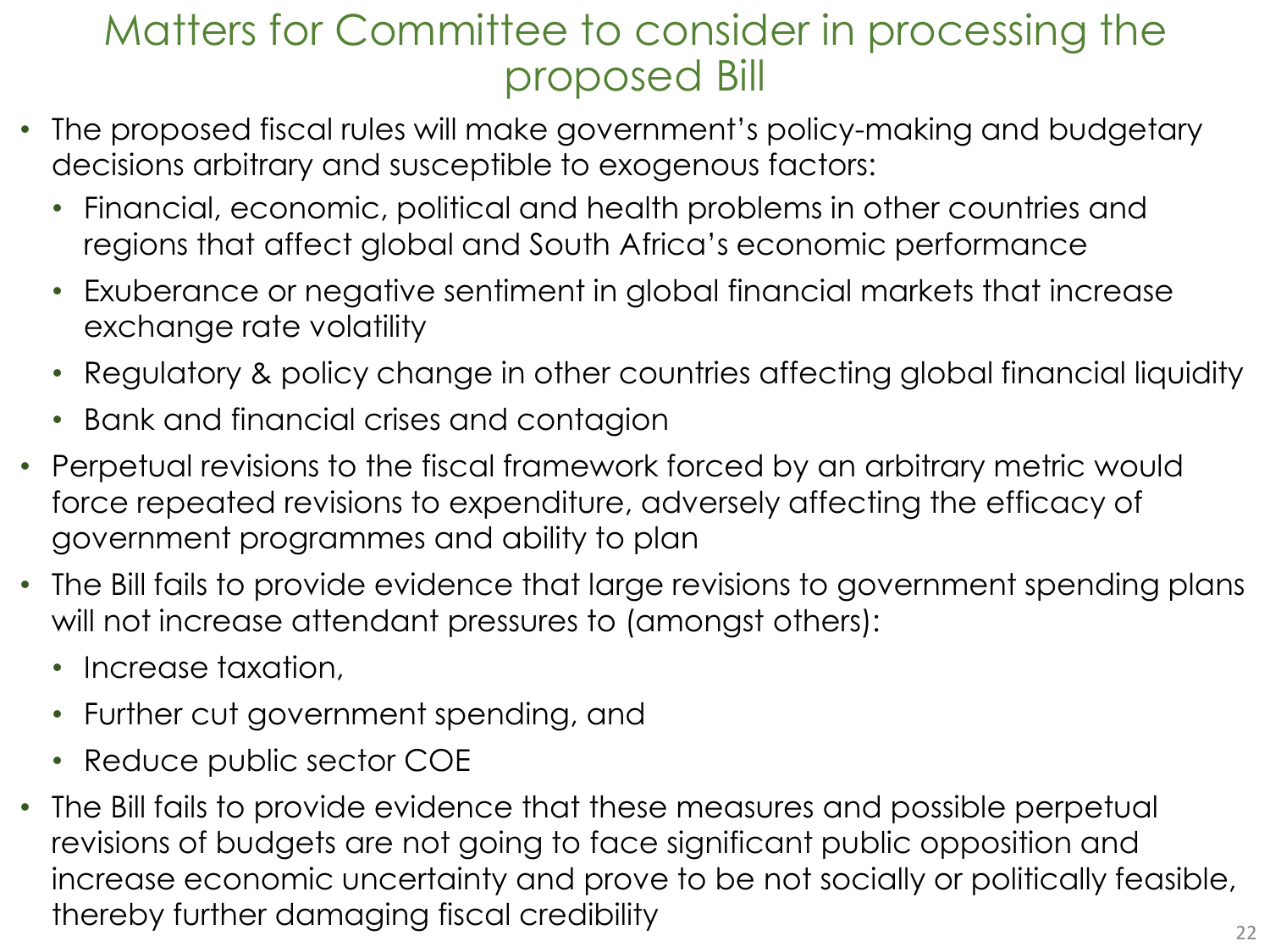### Matters for Committee to consider in processing the proposed Bill

- Lacks consideration of the likelihood that SA's GDP performance after the pandemic will be similar to the period before the pandemic means that debt to GDP levels may remain above the 50 per cent threshold, as proposed in the Bill, for a long time
- The rules proposed will require substantial across the board reductions in expenditure over the MTEF and possibly well beyond the medium term
- The rules suggested in the Bill will very likely continue the 2021 Budget's lowering of expenditure to "areas most in need of support" beyond the medium term
- The rules suggested in the Bill will very probably curtail GDP growth and could lead to worsening of debt to GDP levels even when government achieves a surplus
- A rule that legislates foreseeable real cuts to COE will very likely worsen labour relations in the public sector and country as a whole and may lead to worse outcomes and constraints on increasing productivity
- The Bill fails to provide evidence for service delivery improvement and economic performance to be brought about implementing the rules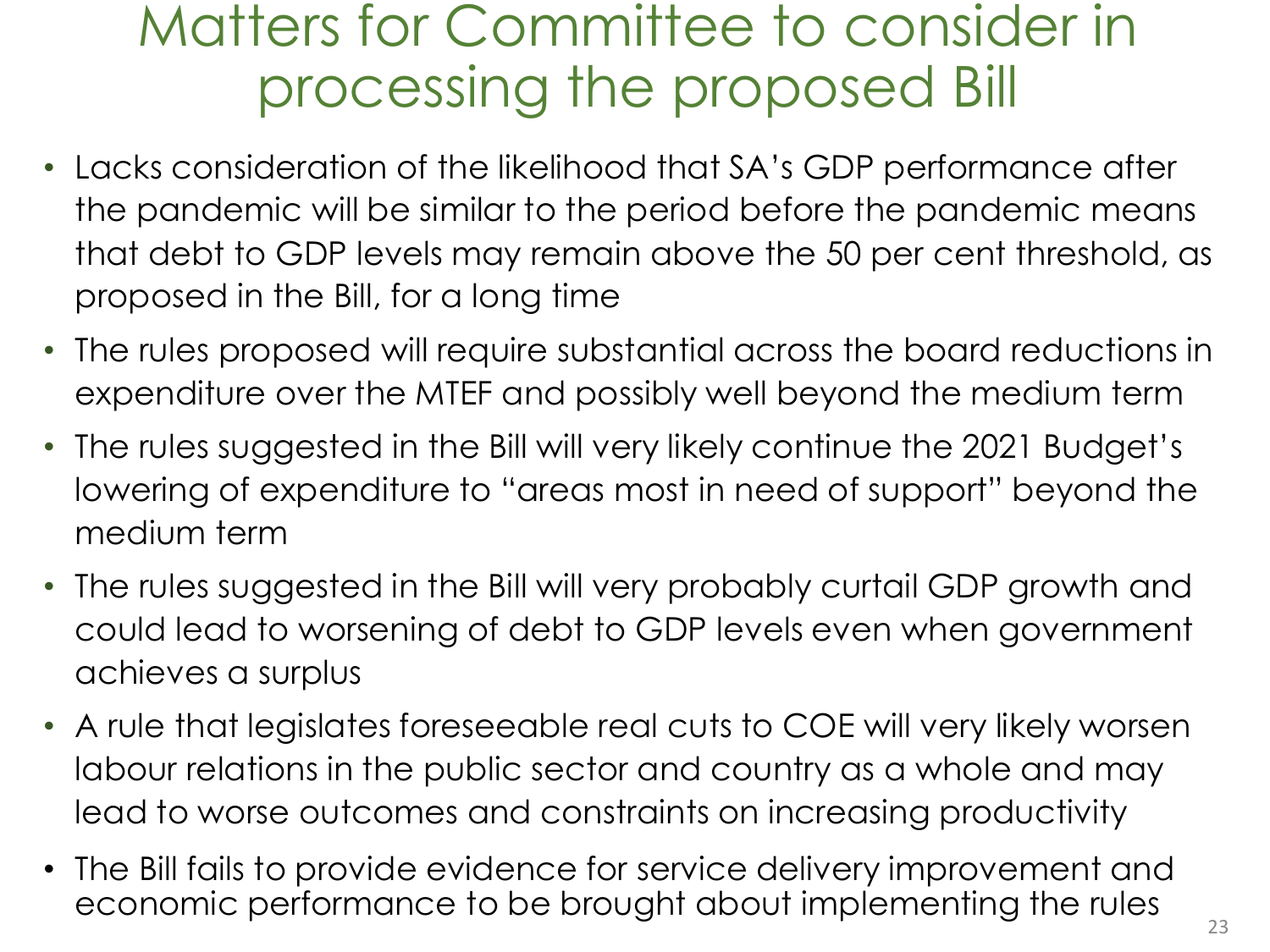# Conclusion

- The stated aim of the proposed Fiscal Responsibility Bill, 2021 is to introduce binding fiscal rules for the management of debt and government guarantees
- The thinking behind the Bill is that unless South Africa's debt levels are brought under control in relation to GDP, South Africa will never be able to allocate funding to areas most in need of support
- However, there are serious concerns about the potential implications of the fiscal rules set out in the Bill:
	- The fiscal rule would make expenditure subject to unknown variables outside of government's control, including the size of GDP and size of government debt in rands
	- The proposed fiscal rule could cause government expenditure to be uncertain and possibly volatile and negatively affect its planning
	- The rule may potentially require perpetual and large revisions to government expenditure that could affect programmes and planning
	- This possible uncertainty could negatively impact fiscal credibility and undermine economic and investor confidence
	- The rules could lead to expenditure cuts that negatively impact economic growth and cause debt to GDP levels to increase
- There is skepticism about the efficacy of top down fiscal rules with influential mainstream macroeconomists supporting built-in automatic adjustments to economic conditions supported by fiscal discretion
- The Bills fails to show that there were considerations regarding potential service delivery and economic development implications of implementing the rules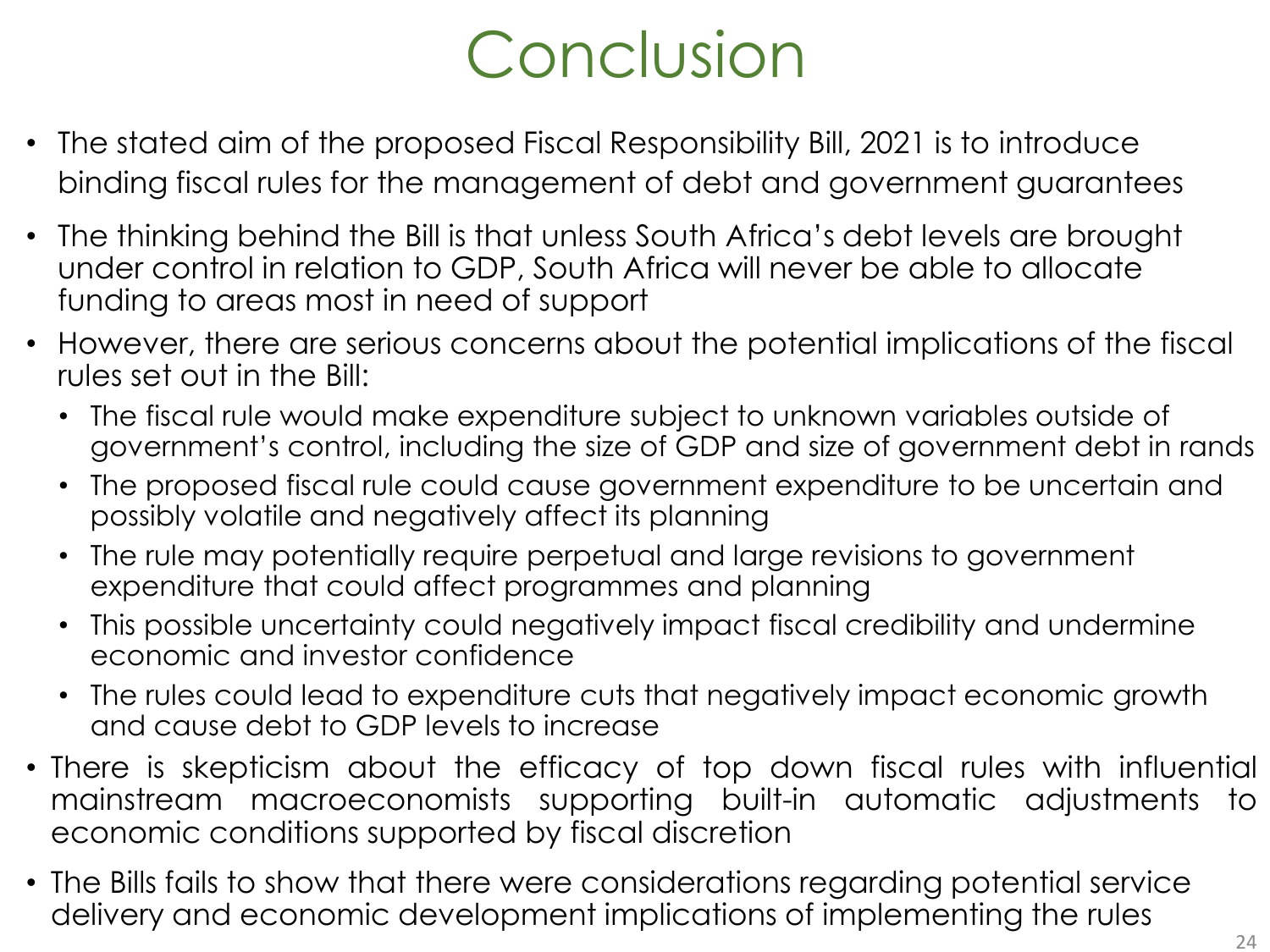## ADDITIONAL SLIDES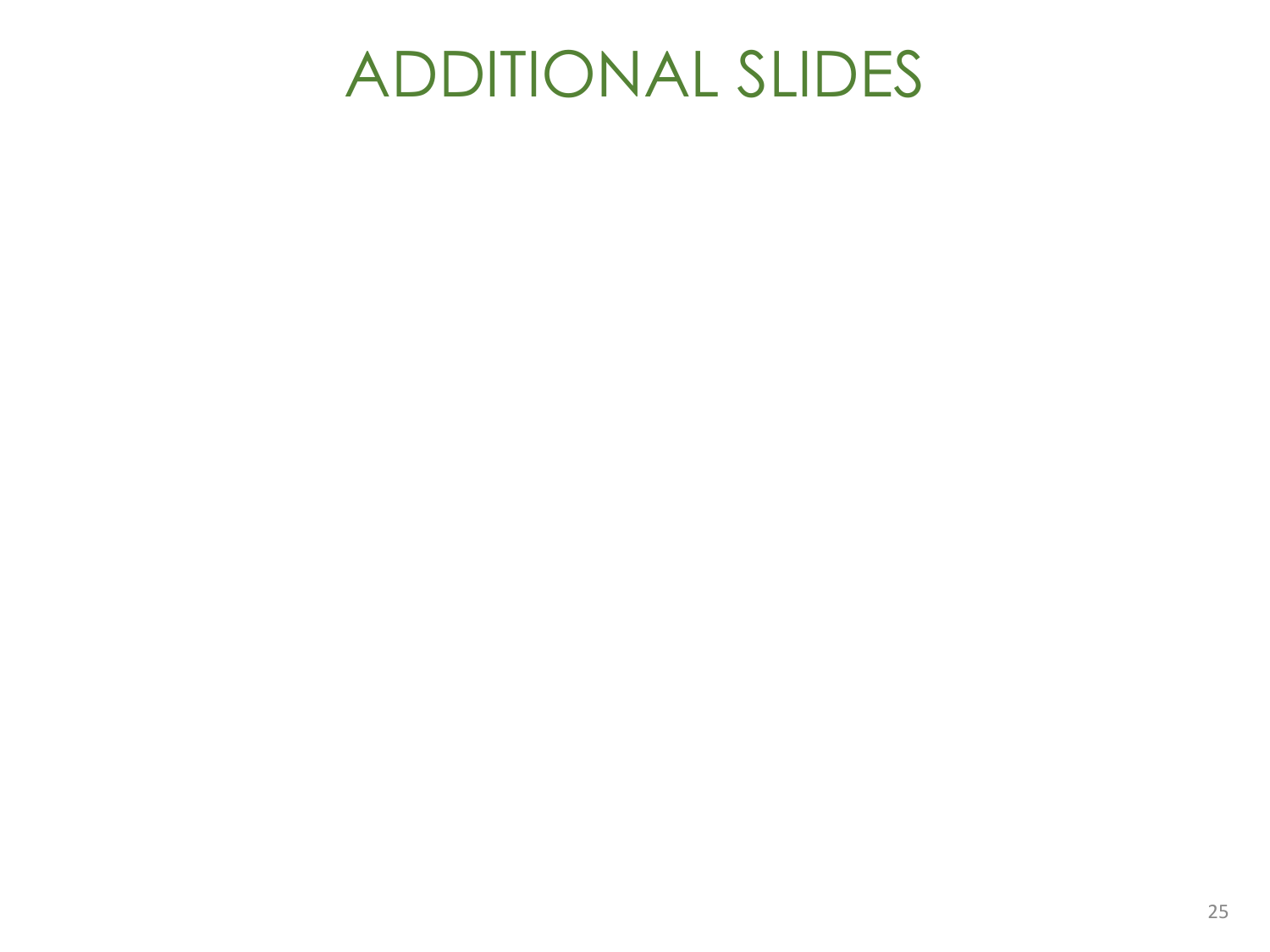Current legislation on fiscal, debt and guarantee management (2/3)

#### **The Money Bills Act**

The Money Bills Act requires that **the Minister of Finance**, in submitting the Medium Term Budget Policy Statement (Sec 6), as well as the annual budget (sec 7) to provide:

- An explanation of the fiscal policy position of government
- The assumptions and cyclical factors underpinning government's fiscal policy position
- Key fiscal ratios over the MTEF, the primary and overall balance and outstanding
- Estimates of general government and public sector debt at the end of the financial year and over the medium and long term